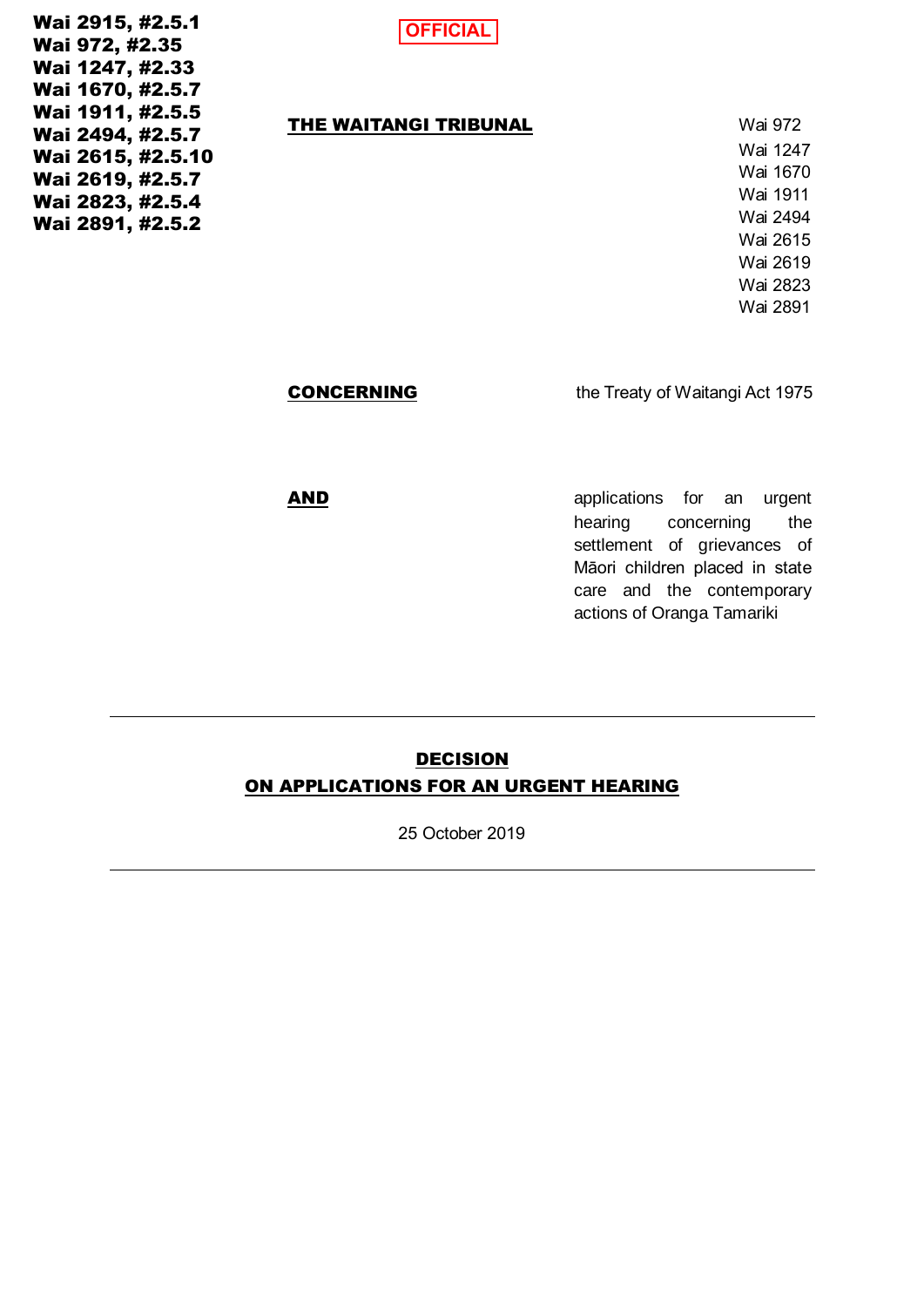## **Introduction**

- 1. This decision concerns seven applications seeking an urgent inquiry into the settlement of grievances relating to Māori children placed in state care. The applications were received from:
	- (a) Wai 1247, Te Iwi Ngaro Rameka, Cynthia Rameka, Piki Te Ora Mitchell and others, on 14 March 2017 (Wai 1247, #2.6);
	- (b) Wai 2615, Ian Shadrock, Marilyn Stephens and Tyrone Marks on behalf of Ngāti Te Wehi, Ngātiwai and Ngāti Raukawa, on 20 March 2017 (Wai 2615, #3.1.2);
	- (c) Wai 1670, Ricky Houghton on behalf of Te Paatu Te Uri o Ratima, on 7 April 2017 (Wai 1670, #3.1.1);
	- (d) Wai 972, Edward Penetito and others on behalf of themselves and the Kauwhata Treaty Claims Kōmiti, Te Marae Kōmiti o Kauwhata Trust and Ngā Uri Tangata o Ngāti Kauwhata, on 7 April 2017 (Wai 972, #2.8);
	- (e) Wai 2494, Donna Awatere Huata on behalf of herself and her whānau, hapū and iwi, on 12 April 2017 (Wai 2494, #3.1.1);
	- (f) Wai 2619, Dr Huhana Hickey on behalf of whānau members of Ngāti Tahinga, on 18 April 2017 (Wai 2619, #3.1.1); and
	- (g) Wai 1911, Aaron Smale and Toni Jarvis, on 12 December 2018 (Wai 1911, #3.1.1).
- 2. This decision also concerns two applications specifically concerning the contemporary actions of Oranga Tamariki–Ministry for Children, which were received from:
	- (a) Wai 2823, Jean Te Huia on behalf of all whānau who have been prejudicially affected by the practices, decisions and actions of Oranga Tamariki, on 18 June 2019 (Wai 2823, #3.1.3); and
	- (b) Wai 2891, Dr Rawiri Waretini-Karena, Dr Jane Alison Green and Kerri Nuku on behalf of themselves, their whānau, hapū and iwi, and all Māori, on 2 July 2019 (Wai 2891, #3.1.2).

## **Procedural history**

- 3. The first six applications listed above were filed with the Tribunal in early 2017, with submissions from the Crown and the applicants' submissions in reply filed shortly after.
- 4. During subsequent months, the Government announced that a Royal Commission of Inquiry (Royal Commission) would be established to inquire into the historical abuse of children in state care. I invited the Crown to provide an overview of the nature and scope of that inquiry (Wai 2615, #2.5.5). This was received on 9 February 2018 (Wai 2615, #3.1.13), followed by receipt of the final terms of reference for that inquiry on 16 November 2018 (Wai 2615, #3.1.18).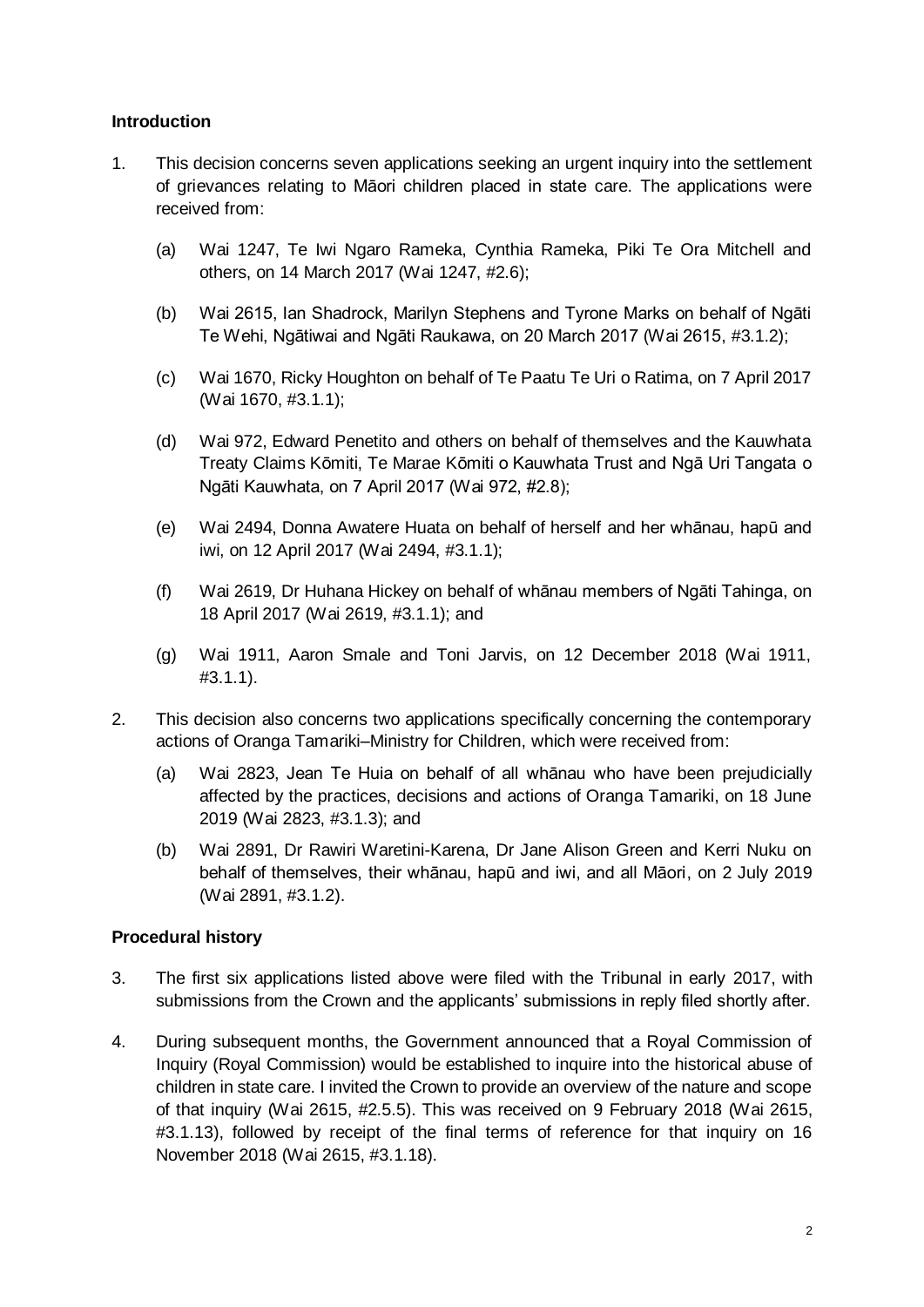- 5. The seventh application, brought by the claimants for Wai 1911, was then received in December 2018, with the Crown's response and applicants' submissions in reply to the Crown being filed in early 2019.
- 6. The two applications concerning the contemporary actions and policies of Oranga Tamariki–Ministry for Children were received in June and July 2019. Submissions from the Crown and interested parties in response to the applications and from the applicants in reply were received soon after.

## **Applications concerning historical grievances of Māori children in state care**

7. This section concerns the seven applications relating to the settlement of grievances of Māori children in state care. I have dealt with these claims together given the similarities of the allegations contained in each. Five broad issues are raised, which I now consider.

## *Crown processes for settling claims of abuse in state care*

- 8. As outlined in affidavits filed by the parties (Wai 2615, #A1; Wai 2615, #A3; Wai 2615, #A4; Wai 2615, #A7 & Wai 1247, #A4; Wai 2615, #A9 & Wai 1247, #A6; Wai 2615, #A10; Wai 2615, #A11; Wai 1670, #A1, Wai 2494, #A2, Wai 2619, #A1 & Wai 972, #A4; Wai 1670, #A2, Wai 2494, #A3, Wai 2619, #A2 & Wai 972, #A5), the Ministry of Social Development (the Ministry) has a process that enables anyone who believes that they were abused in state care to lodge a claim. The claim may be inquired into and, where allegations are upheld, claimants may receive monetary compensation and an apology from the Crown.
- 9. As a part of the process, the claimant has access to their personal file, which documents their time in care. A representative from the Ministry speaks to the claimant, generally in person, to discuss their experiences. The claimant may take a support person with them. The claim is assessed by a senior social work advisor, who examines the social work service and care received to see whether it was to an acceptable standard and whether the claimant was harmed. Once the assessment is complete, a senior social work advisor arranges a meeting with the claimant to talk about whether the Ministry is able to assist in dealing with any issues related to the claimant's time in care. If an apology and payment is to be made, this is discussed with the claimant.
- 10. It can take three years or more to complete an assessment of a claim. Support is offered during this process, including counselling. If a complaint involves criminal conduct, the Ministry may share information about the alleged offending with the police.
- 11. Claimants can also choose to fast-track their claim. In these circumstances a claim is taken at face value and a fact check is done to ensure that the claimant was in state care and placed where they said they were at the time. If confirmed, the claim is compared with similar claims that have already been settled and all claims yet to be settled in the process. An offer is made to resolve the claim which is consistent with other payments and offers made.
- 12. The Ministry aims to complete the process by 2020.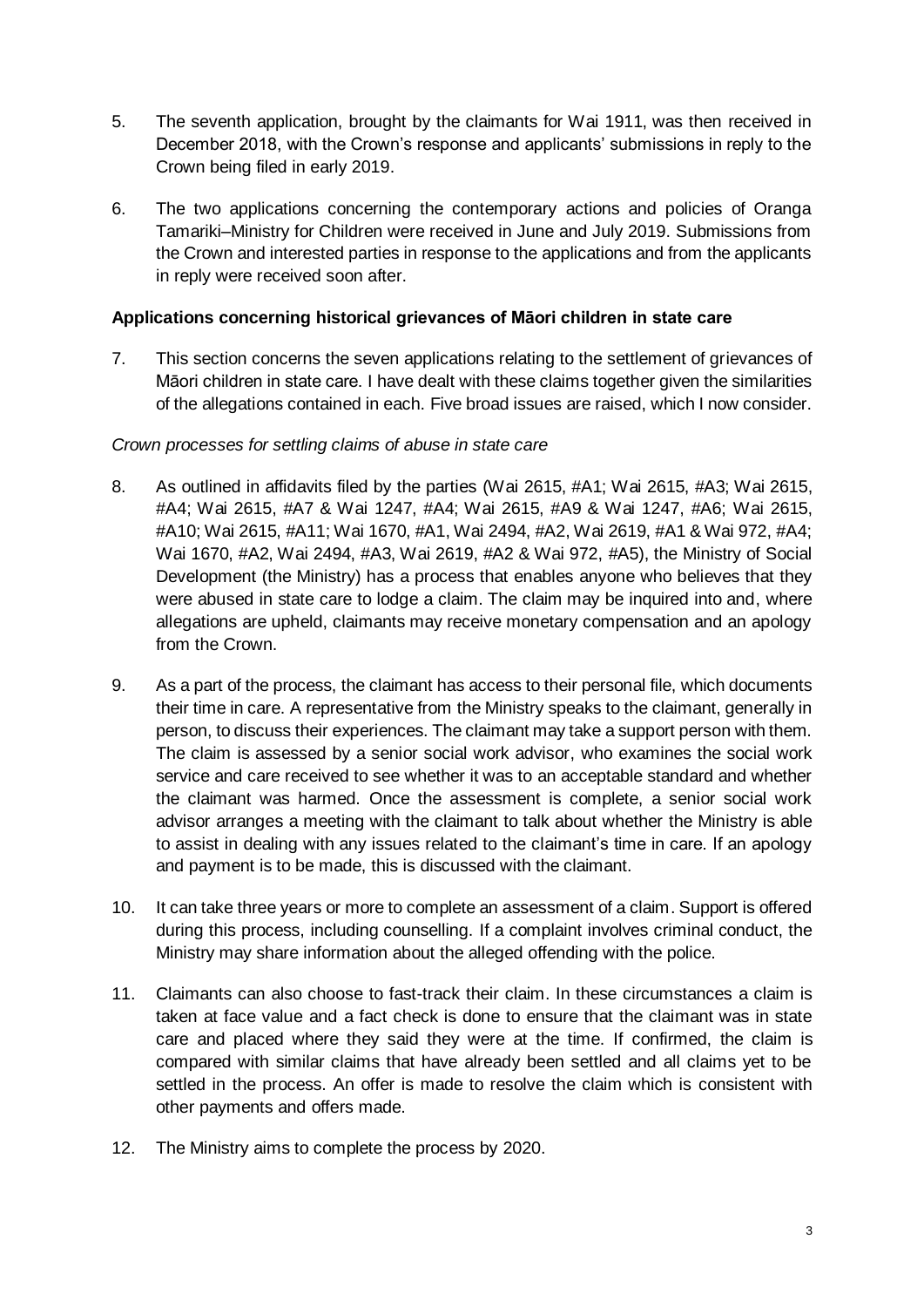- 13. The applicants submit that they are suffering and will continue to suffer significant and irreversible prejudice as a result of the Ministry's process (Wai 1247, #1.1(b); Wai 1247, #2.6; Wai 2615, #1.1.1; Wai 2615, #3.1.2; Wai 972, #1.1(e); Wai 972, #2.8; Wai 1670, #1.1.1(b); Wai 1670, #3.1.1; Wai 2619, #1.1.1(a); Wai 2619, #3.1.1; Wai 2494, #1.1.1(b); Wai 2494, #3.1.1; Wai 972, #2.17, Wai 1670, #3.1.5 & Wai 2619, #3.1.5; Wai 1247, #2.12; Wai 2615, #3.1.8; Wai 972, #2.18, Wai 1670, #3.1.6 & Wai 2619, #3.1.6; Wai 2494, #3.1.7; Wai 1911, #1.1.1(b); Wai 1911, #3.1.1; Wai 1911, #3.1.7). They allege that the Ministry's process is not appropriate for Māori as:
	- (a) no prior engagement with Māori was undertaken before it was established;
	- (b) it is not independent, transparent or open;
	- (c) tikanga, whānau and hapū are absent from the process;
	- (d) it does not allow for a full healing of the matters; and
	- (e) there is no public admission of liability by the Crown.
- 14. The applicants submit that the failure by the Crown to provide explicitly for aspects of tikanga within the process disproportionately impacts on and discriminates against Māori given their overrepresentation in the state care system. Further, they allege that the Crown's approach of individualising the claims and undertaking narrow confidential investigations highlights an effort by the Crown to contain what is an extensive and pervasive issue. They submit that this fails to take into account the broader social effects on Māori whānau and hapū. This approach also limits the Crown's potential financial liability, failing to demonstrate the actions of an honourable Treaty partner.
- 15. The applicants say that the process also fails to provide a remedy for any claimants that make allegations relating to abuse after 31 December 2007, which ignores the ongoing issue of abuse in state care. They further submit that the Crown's 2020 deadline for the completion of the process will remove any avenue for their claims to be heard or to seek justice for the abuse and neglect that they suffered.
- 16. The applicants submit that the process does not recognise Article 3 of Te Tiriti, which guarantees to Māori the same rights and privileges as British citizens. Further, they allege that the process does not recognise the right of Māori to be free from discrimination as set out in the Human Rights Act 1993.
- 17. The Wai 2494 applicants state that the process is also inconsistent with international conventions, namely:
	- (a) the United Nations Convention on the Rights of the Child;
	- (b) the United Nations Declaration on the Rights of Indigenous Peoples; and
	- (c) several recommendations from United Nations bodies that have called on the Crown to improve the situation of Māori children urgently (Wai 2494, #3.1.1).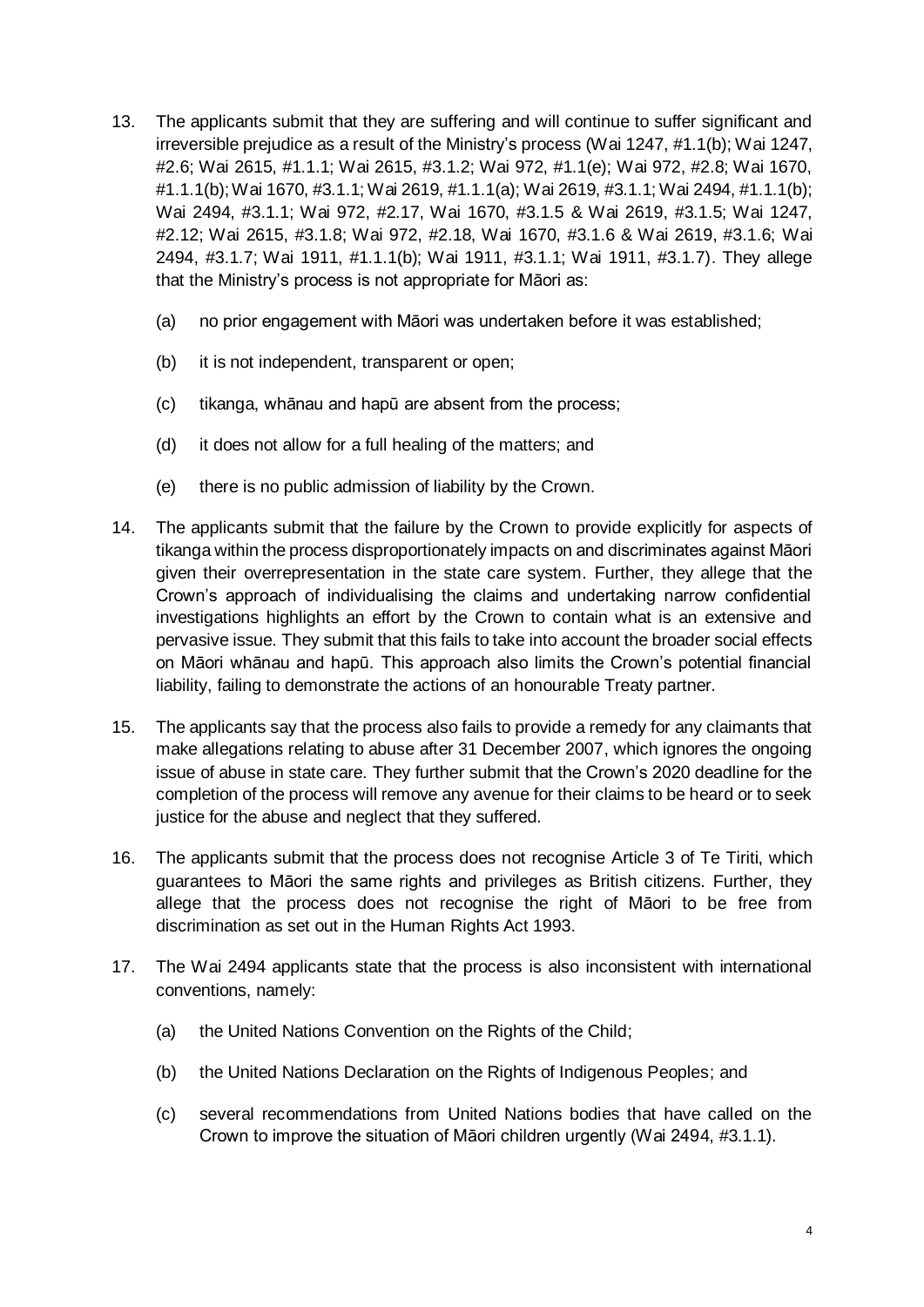- 18. The Crown challenges the applicants' allegation that the Ministry's process for settling claims is causing significant and irreversible prejudice, warranting an urgent inquiry (Wai 2619, #3.1.4). The Crown submits that the process is open and transparent, with publicly available information on its website that provides data on the number and types of claims resolved. Further, the Ministry regularly responds to requests under the Official Information Act 1982 regarding "claims received, the number and amount of settlement payments made, the basis on which settlement payments were made, and details about specific aspects of the MSD process" (Wai 2619, #3.1.4 at [20]), and redactions are only made to information that identifies individuals. The Ministry also regularly provides comment to the media about historical claims and has issued press releases (Wai 972, #2.16; Wai 2619, #3.1.4). Although the current Ministry process allows for expression of tikanga on an individual basis, the Crown recognises that the integration of tikanga into the process could be improved.
- 19. The Crown rejects the applicants' submissions that there is an arbitrary 2007 cut-off date. Counsel note that claims that allege abuse or neglect suffered up to 31 December 2007 fall within the Ministry's process, while claims alleging abuse on or after 1 January 2008 fall under a separate process conducted under Oranga Tamariki's "Complaints Resolution Policy". Should the allegations fall within both time periods, the Ministry will liaise with Oranga Tamariki on a case-by-case basis to find the best way in which to respond to the claim (Wai 972, #2.16).
- 20. The Crown submits that although the Ministry is committed to the timely and efficient resolution of historical abuse claims, the 2020 date is aspirational and not a deadline. Claims may be received from 2021 onwards and the Ministry will reassess the 2020 goal again as that date nears (Wai 972, #2.16).
- 21. The Crown further submits that the Royal Commission is expected to make interim recommendations on an ongoing basis, so corresponding changes may be made to the Ministry process during the course of its inquiry (Wai 1911, #3.1.5). Counsel submits that it would therefore not be efficient for the Tribunal to conduct its own inquiry into the Ministry process.
- 22. In reply (Wai 972, #2.18, Wai 1670, #3.1.6 & Wai 2619, #3.1.6), the applicants dispute the Crown's submission that information provided to Ministry claimants should be redacted when it relates to an individual's time in state care and submit that there should always be full disclosure. Further, the applicants submit that the Crown, as the party accused of misconduct, is not the appropriate entity to determine whether information should be released and that the question of transparency is a matter that needs to be investigated by the Tribunal.
- 23. The applicants reiterate that the Crown is under a duty to remedy past breaches and not take advantage of the elevated levels of poverty and subordination that have been imposed following Crown injustice. The applicants maintain that the lack of appropriate cultural mechanisms within the process is a reason why Māori survivors of abuse are hesitant to engage. The applicants also submit that the Crown's acknowledgement that tikanga is lacking from the Ministry process means that the process is currently flawed and prejudicial.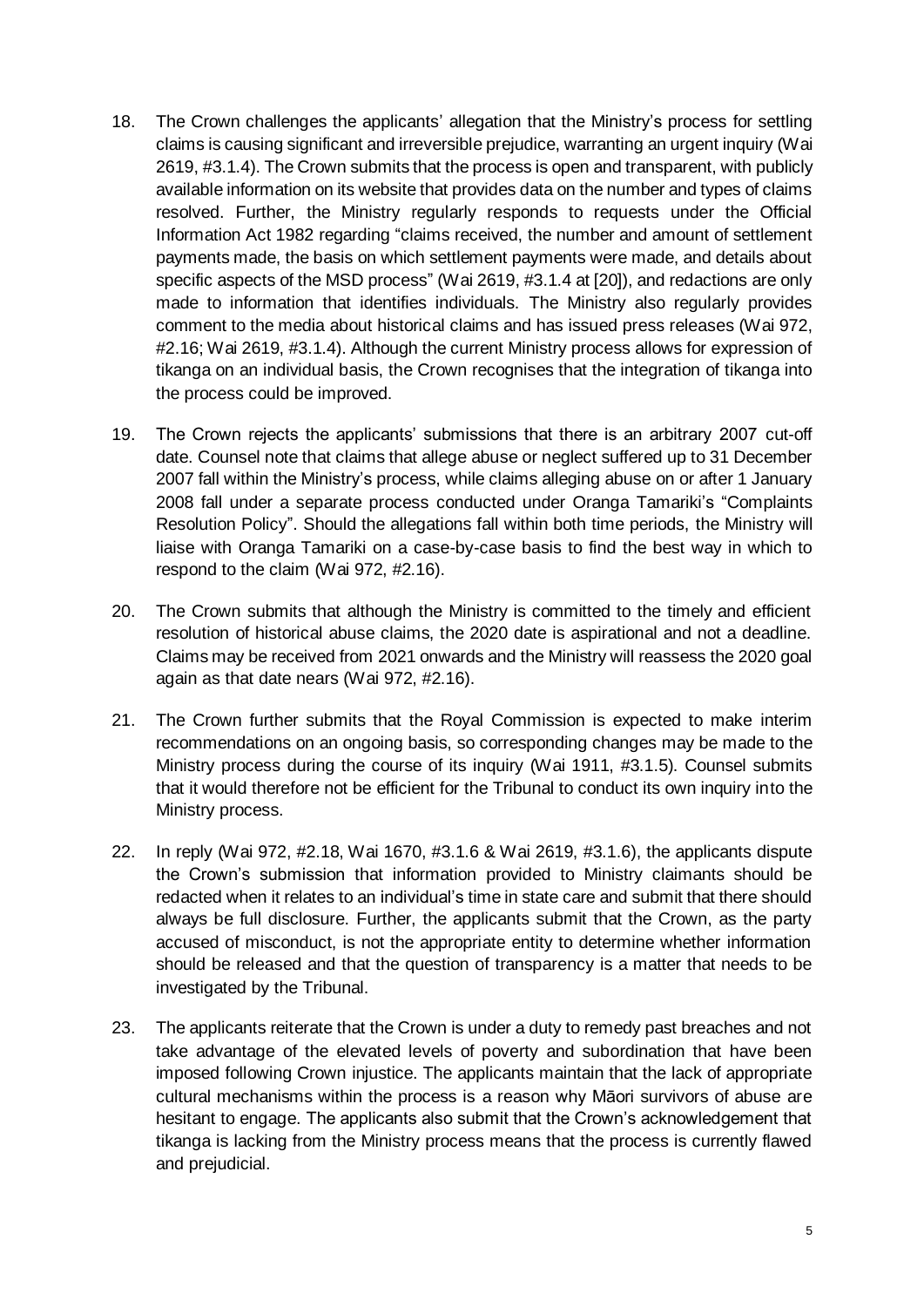- 24. Responding to the Crown's assertion that there is no deadline for the completion of the Ministry process, the applicants submit that they are relying on the 30 November 2016 statement of then Minister Anne Tolley and that they are unaware of any formal Crown statement that has resiled from the intention then expressed (Wai 2615, #1.1.1; Wai 2615, #3.1.2; Wai 2615, #3.1.8; Wai 1911, #3.1.7).
- 25. The applicants submit that the Oranga Tamariki process for claims of abuse from 2008 onwards is neither Treaty-compliant nor tikanga-based and that it is therefore not an effective alternative remedy to be exercised by Māori (Wai 972, #1.1(e); Wai 1670, #1.1.1(b); Wai 2619, #1.1.1(a); Wai 972, #2.18, Wai 1670, #3.1.6 & Wai 2619, #3.1.6; Wai 1911, #1.1.1(b)). The applicants submit that it is in the best interests of any child abused in state care to have their complaint heard, and that the Oranga Tamariki complaints service is not adequate to achieve this. Further, while the establishment of the new Oranga Tamariki is positive, its establishment should not deny the applicants an urgent Tribunal inquiry into the Ministry process.

## *Ongoing risk of abuse in state care and reform of Oranga Tamariki*

- 26. The applicants dispute the Crown's submissions that there are adequate systems in place to deal with abuse suffered in state care and say that the Crown is simply attempting to patch the holes in its flawed system as they are brought to light. They submit that Oranga Tamariki processes are currently undergoing reforms, which indicates that Oranga Tamariki does not have full faith in the present process. The applicants submit that these reforms will require several more years, which prejudicially affects the children currently in the state care system.
- 27. The Crown submits that a Tribunal inquiry into the Oranga Tamariki process would be premature as it is being reformed (Wai 972, #2.16). The Crown says that it proceeded with the reform programme following an independent review of the state care system by an Expert Advisory Panel (Wai 972, #2.16). The expert panel consisted of a chair and five members, two of whom, Peter Douglas and Helen Leahy, had experience in the Māori sphere (Wai 2615, #3.1.3).
- 28. The applicants submit that the expert panel referenced in the Crown's submission is not experienced in tikanga. In addition, none of the guiding principles that the expert panel relied upon referred to Treaty principles (Wai 2615, #3.1.8).
- 29. The applicants refer to allegations from the Iwi Leaders Group, Māori Women's Welfare League and others that the Crown failed to actively consult with Māori during the reforms. Further, the applicants rely on the findings and recommendations of the Children's Commissioner's *State of Care 2017* report on Oranga Tamariki's secure residences. The report, they say, found that fundamental system issues noted in the 2016 report remained and had not improved, and that "Oranga Tamariki will need to address these system issues in concrete ways to achieve gains for children and young people and their whānau" (Wai 2615, #3.1.8 at [14(n)]). The applicants suggest that an independent Māori advisory group be established to provide advice and support on best practice. They submit that the expert panel omitted to recommend this.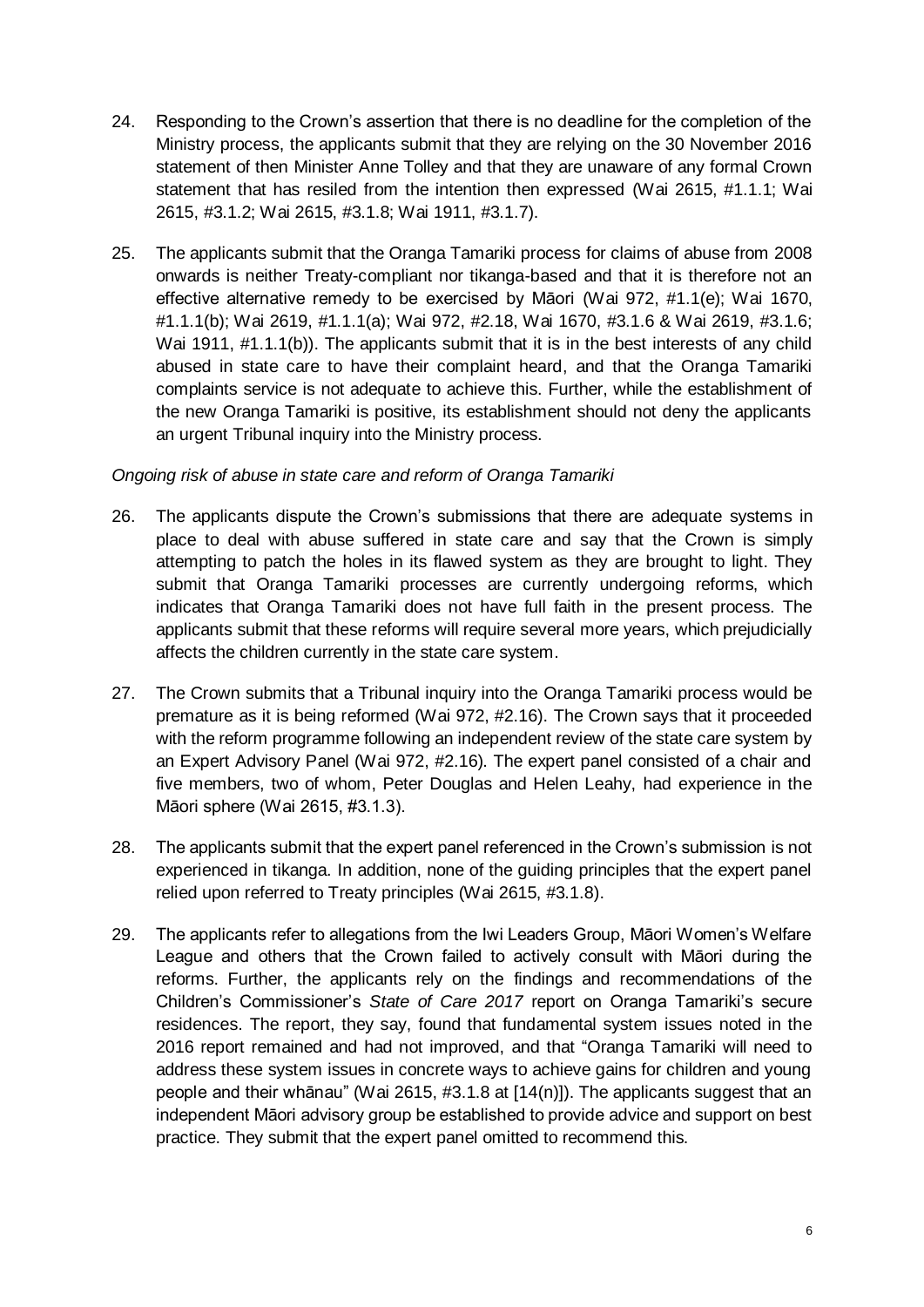30. While acknowledging the various requests for an independent inquiry into the historical treatment of children in state care, the Crown initially submitted that it did not consider that an inquiry would assist with the successful progression of the Oranga Tamariki reforms. Rather, it would be likely to further reduce the resources available to Oranga Tamariki (Wai 2615, #3.1.3). The Crown submitted that the Tribunal should allow time for the reforms to be implemented before deciding on urgency. Any remaining concerns that the applicants had would then be better addressed through the future kaupapa inquiry into social services and social development.

## *An historical inquiry*

- 31. The applicants submit that an independent and transparent historical inquiry into the circumstances, policies and practices that led to the abuse and neglect of Māori children in state care is required (Wai 1247, #2.6; Wai 2615, #1.1.1; Wai 2615, #3.1.2; Wai 972, #1.1(e); Wai 972, #2.8; Wai 1670, #1.1.1(b); Wai 1670, #3.1.1; Wai 2619, #1.1.1(a); Wai 2619, #3.1.1; Wai 2494, #3.1.1; Wai 972, #2.17, Wai 1670, #3.1.5 & Wai 2619, #3.1.5; Wai 1247, #2.12; Wai 2615, #3.1.8; Wai 972, #2.18; Wai 2494, #3.1.7; Wai 1911, #1.1.1(b); Wai 1911, #3.1.1).
- 32. The applicants submit that the Crown's interventionist welfare policies resulted in a disproportionate number of Māori children being removed from their whānau and placed into state care, where they experienced various forms of abuse. The resulting harm suffered included physical and mental health-related issues, increased risk of suicide, substance abuse and addiction, inferior quality education, a lower socio-economic status and increased risk of incarceration. Due to being placed in state care, Māori were dislocated from their traditional rohe and whānau and suffered a loss of cultural identity and language, the impact of which is apparent across generations.
- 33. The applicants argue that without an independent historical inquiry into these matters, the Crown cannot be certain that the current policies designed for implementation by Oranga Tamariki will ensure the safety of Māori children in state care.
- 34. In response, the Crown submits that any allegations of historical abuse are not a current or pending Crown action and do not therefore meet the Tribunal's threshold for an urgent inquiry (Wai 972, #2.16). The Crown further submits that the request for an independent inquiry is not a matter of urgency for the Tribunal to deal with.
- 35. In response to the applicants' submission that Māori children currently in state care are at risk of imminent harm, the Crown notes the absence of any specific examples and submits that the appropriate way to address those concerns is directly with Oranga Tamariki.
- 36. In reply (Wai 972, #2.17, Wai 1670, #3.1.5 & Wai 2619, #3.1.5; Wai 2615, #3.1.8; Wai 972, #2.18, Wai 1670, #3.1.6 & Wai 2619, #3.1.6), the applicants highlight the Crown's refusal to undertake an independent inquiry into the current state care system means that the reforms, particularly in relation to Oranga Tamariki, will not take into account past failings and deficiencies. Counsel submit that the Crown therefore cannot confirm that children are currently safe within state care.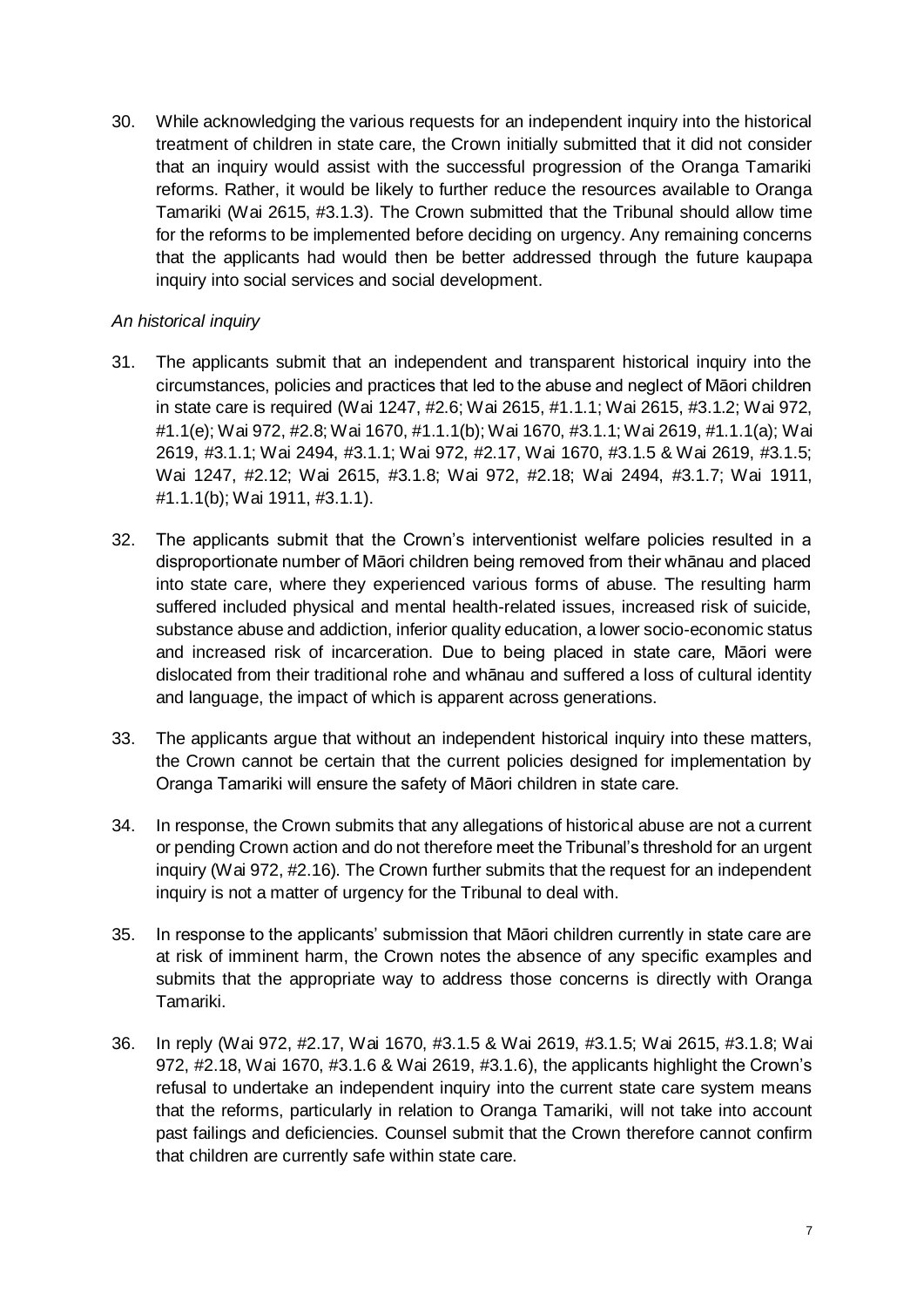37. The submissions on the Ministry and Oranga Tamariki claim processes and the need for an independent inquiry have been overtaken by the creation of the Royal Commission of Inquiry into Historical Abuse in State Care, which I discuss further below.

## *Alternative remedies*

- 38. The applicants submit that there are no alternative remedies available to them. They note that a Tribunal inquiry is unlikely to issue a report for either the "Culture and Identity" or "Social Services, Social Development and Housing" kaupapa inquiries prior to the Ministry of Social Development's 2020 "deadline" (Wai 2615, #3.1.2; Wai 972, #2.8; Wai 1670, #3.1.1; Wai 2619, #3.1.1; Wai 972, #2.17, Wai 1670, #3.1.5 & Wai 2619, #3.1.5).
- 39. The applicants submit that although litigation is open to Māori, it is not an appropriate option as:
	- (a) the court process lacks tikanga;
	- (b) the Limitations Act 1950 bars claims of this nature based on time;
	- (c) it would be an emotionally and financially stressful and lengthy proceeding; and
	- (d) it could result in revictimisation of the victim.
- 40. Counsel for Wai 2615 notes the inability of some claimants to seek a remedy due to mental health, age and physical ill-health (Wai 2615, #3.1.1).
- 41. The Crown submits that the claimants have alternative avenues to pursue, including through engagement in the Oranga Tamariki complaint process. The Crown argues that any live concerns about children currently in the state care system should be addressed this way. They may also raise policy-level concerns with the Office of the Children's Commissioner, whose statutory function is to hear from the public on matters relating to the welfare of children. Finally, the Crown submits that the Tribunal should be cognisant of the fact that the applicants could have aired their concerns with the legislative aspects of the Oranga Tamariki reforms through parliamentary processes (Wai 2619, #3.1.4).
- 42. In reply (Wai 1911, #3.1.7), the applicants submit that the question of whether the claimants should have participated in the parliamentary processes concerning the Oranga Tamariki reforms is a matter for evidence not appropriate at this stage of the inquiry. They further submit that other Māori groups, such as the Māori Women's Welfare League, did make submissions but were largely ignored. They also submit that the involvement of the Ombudsman or the Children's Commissioner can only be extremely limited and is of very little practical use in addressing the issues that are the subject of these applications.

## *Royal Commission of Inquiry*

43. As noted by Crown counsel (Wai 2615, #3.1.13, Wai 972, #2.22; Wai 1247, #2.19; Wai 1670, #3.1.9; Wai 2494, #3.1.10 & Wai 2619, #3.1.9; Wai 2615, #3.1.18, Wai 972, #2.33, Wai 1247, #2.32, Wai 1670, #3.1.14, Wai 2494, #3.1.16 & Wai 2619, #3.1.13; Wai 1911, #3.1.5), the Government has recently initiated a Royal Commission of Inquiry into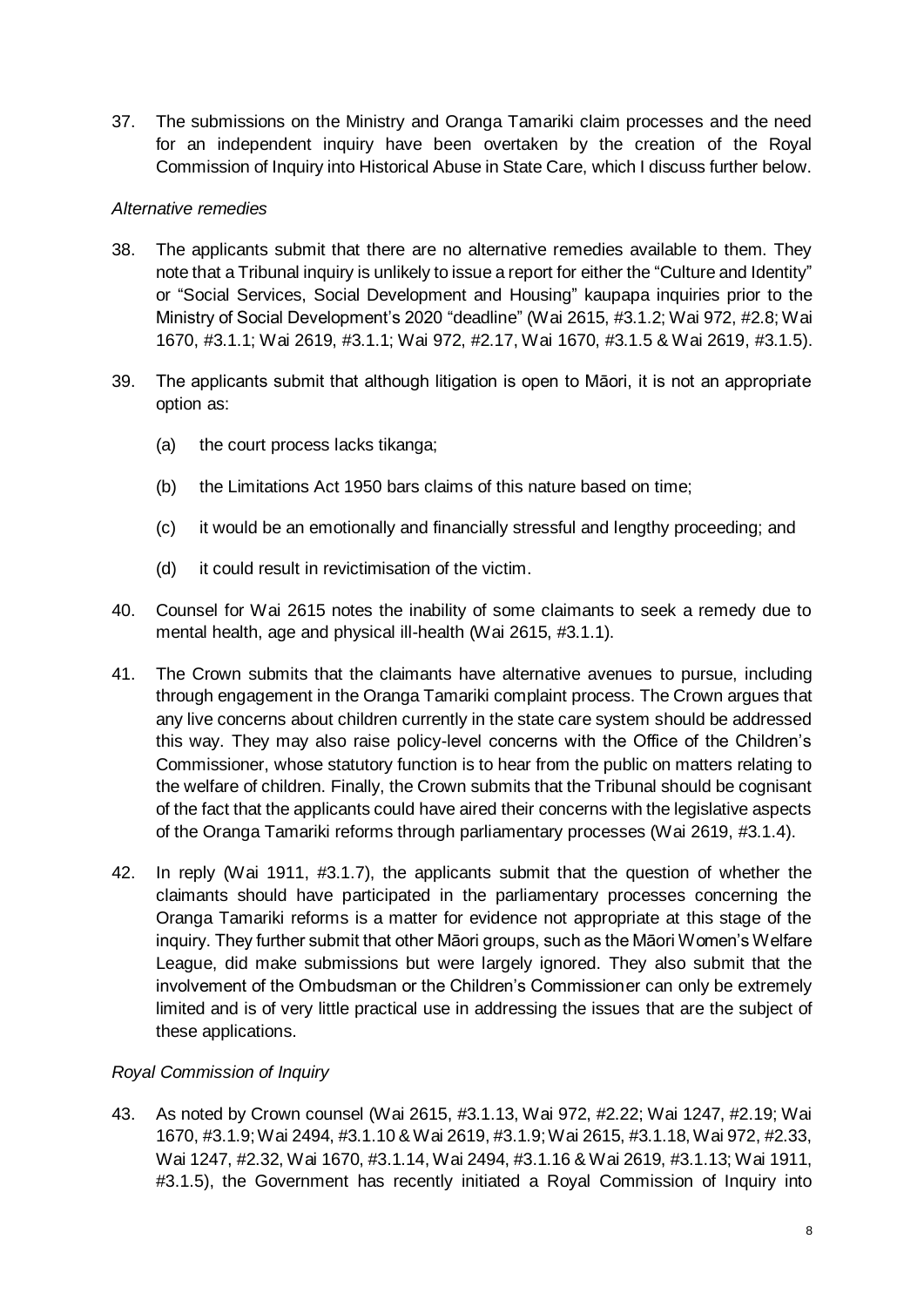historical abuse in state care and faith-based institutions. As part of its terms of reference, the Royal Commission will examine, report and make findings on the current processes for resolving claims, compensation and rehabilitation. Any recommendations may be implemented following an interim report due by December 2020 and a final report due in January 2023.

- 44. The inquiry will investigate the circumstances that led to people being taken into state care, the nature and extent of abuse that occurred in state care, the intermediate and long-term impacts and the lessons to be learnt from the past. The Royal Commission will inquire principally into allegations of abuse that occurred between 1 January 1950 and 31 December 1999, though cases of abuse before 1950 and from 2000 to the present are also within its scope. A key focus of the inquiry will be to understand the differential impacts of abuse, including on Māori (Wai 2615, #3.1.13; #3.1.14 & #3.1.14(a)).
- 45. The inquiry will run in parallel with the Ministry redress process. Individuals will be able to pursue current and future Ministry claims or to put them on hold during the inquiry.
- 46. The six applicants who filed in March and April 2017 supported the commencement of the Royal Commission and its draft terms of reference, published in February 2018, but expressed certain reservations, including:
	- (a) the Crown's failure to rely on or incorporate Treaty principles, leaving the Waitangi Tribunal as the more appropriate forum for Māori to have their grievances heard (Wai 2615, #3.1.13(a));
	- (b) the indicated period of 1950 to 1999 being prejudicial to those who were abused before or after it (Wai 2615, #3.1.14);
	- (c) an inquiry by the Waitangi Tribunal being necessary to enable claimants to have their claims heard and acknowledged through a Treaty-compliant process (Wai 1247, #2.23);
	- (d) the Royal Commission not being required to look into the circumstances that led to an individual being placed in state care or be likely to examine the reasons behind the removal of Māori children from their homes, which extend beyond the state care system, for example to state schools (Wai 972, #2.24); and
	- (e) the need for Māori to be appropriately represented in the decision-making process of the Royal Commission and for culturally appropriate inquiry processes that are consistent with tikanga (Wai 2494, #3.1.11).
- 47. Some of the above reservations were adopted by counsel for Wai 1911, who applied for urgency after the final terms of reference were promulgated in November 2018. Counsel submit that the Royal Commission is not an appropriate recourse for Māori because it is not focused specifically on Māori, the Crown's actions will not be addressed as breaches of the Treaty, there is no guarantee of a public admission of liability by the Crown, it will not deal with the systematic removal of Māori identity through the state care system, and the process will not allow for full healing (Wai 1911, #3.1.1). They submit that many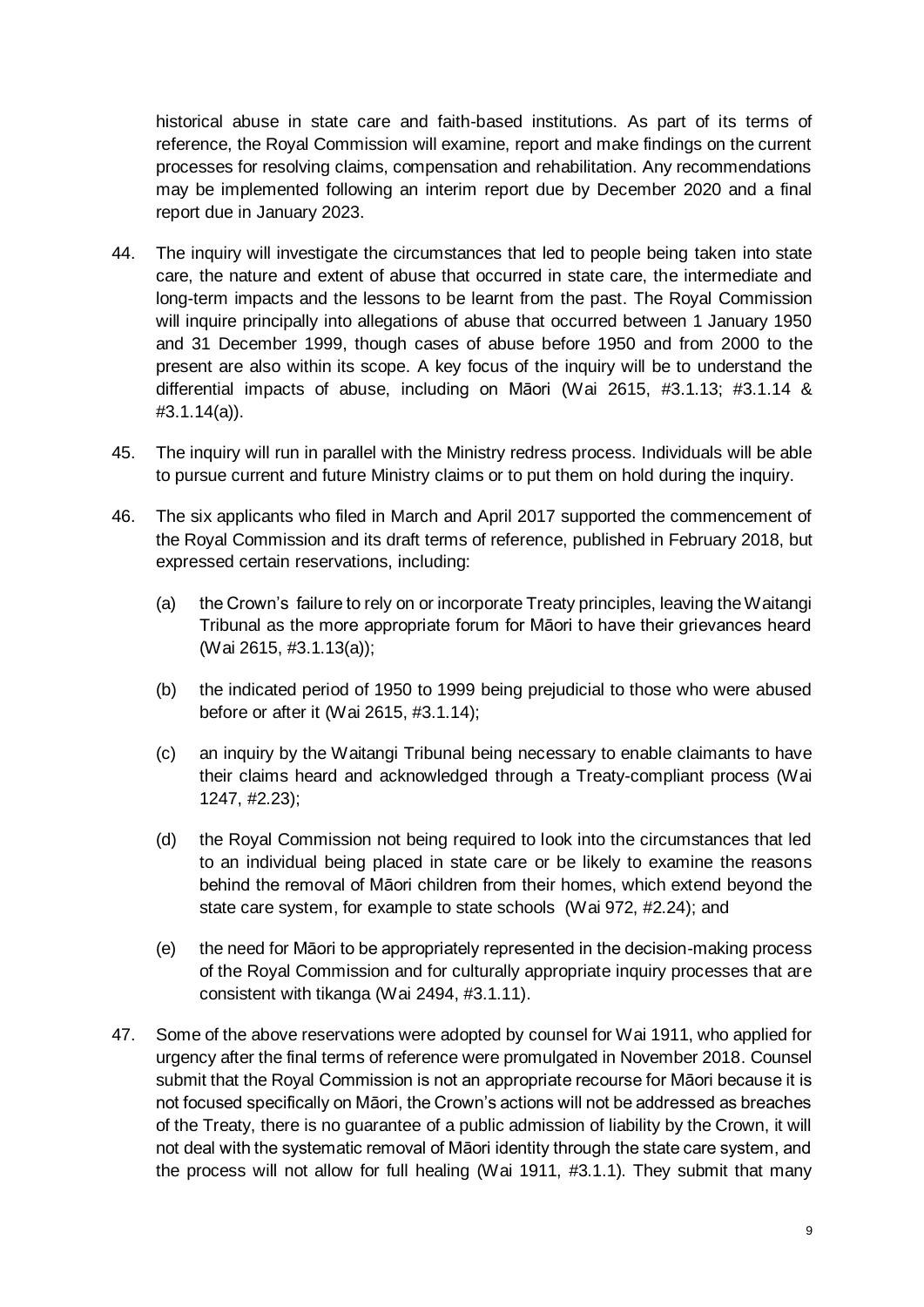Māori will not engage with the Royal Commission because it does not adequately provide for the needs of Māori victims. They also argue that the inclusion of faith-based institutions will dilute the Royal Commission's focus on the actions of the Crown.

- 48. While acknowledging the importance of the Royal Commission, the applicants submit that it does not provide them with an opportunity to express their experiences appropriately. Further, a Waitangi Tribunal inquiry would not be limited in its ability to inquire into claims before 1950 or after 1999. Counsel submit that the Royal Commission does not render a Waitangi Tribunal inquiry unnecessary. The issues for Māori are pressing and urgent, and a general inquiry will not adequately address the concerns of Māori. The Waitangi Tribunal is the most appropriate avenue as it is "a familiar, tikanga consistent, permanent commission of inquiry, that provides a safe and supportive environment for the applicants to present their claims" (Wai 972, #2.24 at [8]).
- 49. Crown counsel submits that an urgent Tribunal inquiry is not required while the work of the Royal Commission is ongoing (Wai 1911, #3.1.5). Counsel submits that the Royal Commission was established with the express intent that it be attuned to the voices and interests of Māori and that the actions of the Royal Commission so far indicate that it is aware of and intends to be responsive to the particular needs of Māori and that it will recognise the Treaty. Counsel argues that it is therefore unnecessary and would be inappropriate for the Tribunal to inquire urgently into the parts of these claims that are within the scope of the Royal Commission and its work while that work is ongoing.
- 50. In reply, counsel for Wai 1911 submit that the Royal Commission's commitments regarding the Treaty are a procedural promise in relation to how the inquiry will be conducted, which is not the same as determining whether the treatment of Māori children in state care breached the principles of the Treaty (Wai 1911, #3.1.7). They also submit that the Royal Commission has made a number of decisions since its inception without officially consulting with any groups of survivors, in contrast to the Royal Commission set up to investigate the recent Christchurch massacre, which directly involved Muslims within two months of the shootings, demonstrating the unequal treatment of Māori. Finally, counsel submit that the Royal Commission appears extremely unlikely to reach its goal of an interim report by the end of 2020, so the Tribunal could report on these much narrower claims in plenty of time before the Royal Commission has concluded and the Royal Commission could then take the Tribunal's report into account in its own broader investigation.

## **Applications concerning Oranga Tamariki**

51. This section concerns the two applications relating to the contemporary actions and policies of Oranga Tamariki–Ministry for Children.

## *The applicants' submissions*

52. The applications concern the Oranga Tamariki Act 1989 / Children's and Young People's Well-being Act 1989 (the Act) and how the policies, practices and procedures of Oranga Tamariki–Ministry for Children implement that Act (Wai 2823, #3.1.3; Wai 2891, #3.1.2). The applicants submit that the current practices of Oranga Tamariki are inappropriate for Māori and prioritise the removal of the child from the whānau, while failing to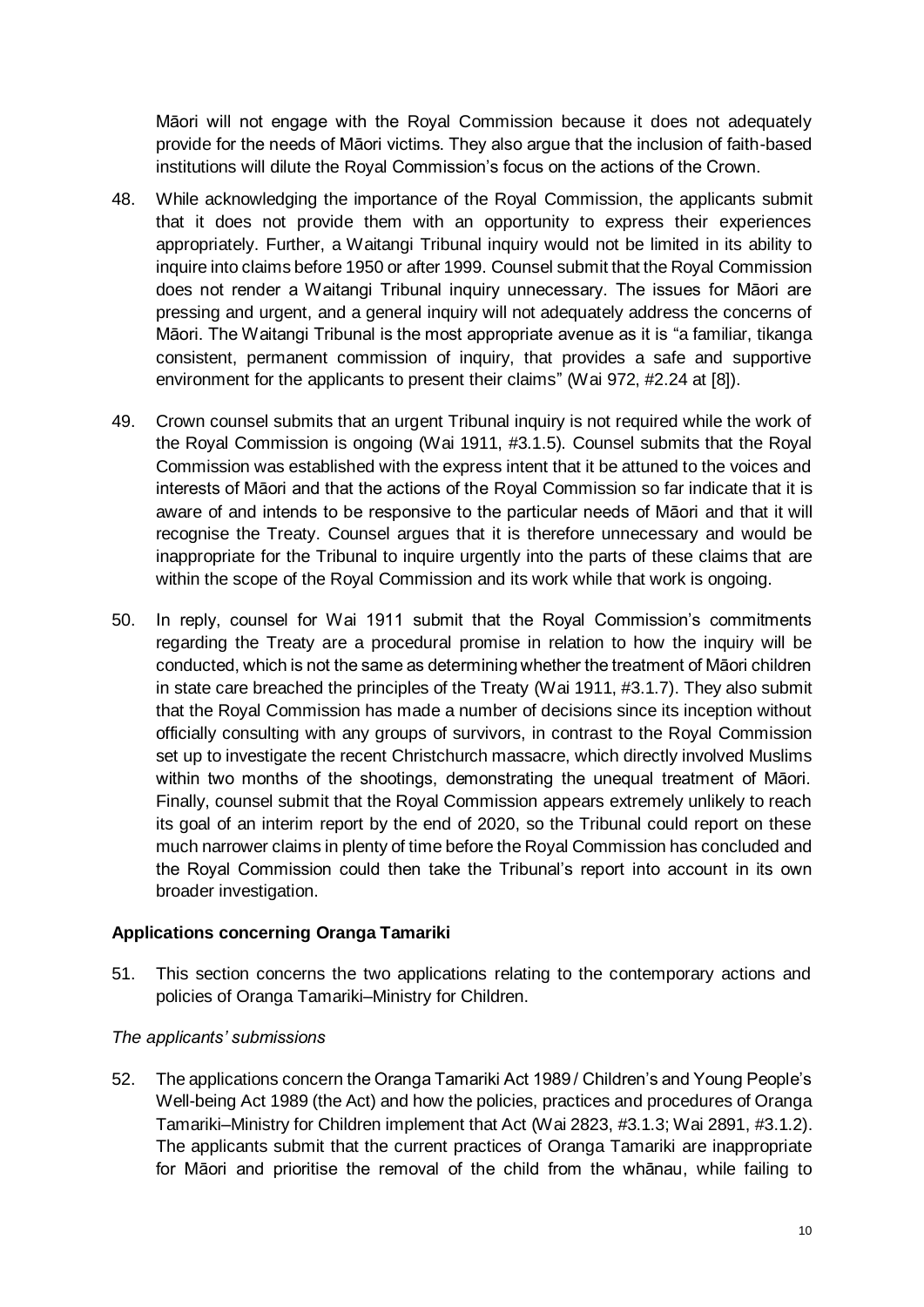investigate sufficiently the capacity of the parent or the whānau to care for their child. They argue that this is the antithesis of the paramount consideration under the Act, which is the welfare and interests of the child. They submit that Māori are overrepresented in the state care system and further that while the Crown has acknowledged historical abuse of children in state care, it fails to acknowledge that this abuse is ongoing today.

- 53. The Wai 2823 applicants submit that despite the recommendations of the Pūao-te-Ata-Tū Report in 1988 and the vision of the original Act, the practices of Oranga Tamariki in removing children from their whānau continue to breach the Treaty. The Wai 2891 applicants submit that the impact of the Crown's failing policies and practices has in fact worsened in the last 30 years. In addition, the Wai 2891 applicants submit that the processes and policies of Oranga Tamariki fail to recognise the principles of the Treaty, particularly Article 3, and the right under the Human Rights Act 1993 not to be subject to discrimination.
- 54. The applicants submit that they are suffering significant and irreversible prejudice. They argue that this prejudice is not just to tamariki Māori taken into state care but also to the Māori parents and whānau of such children and to their hapū and iwi. They argue that because of the disproportionately high number of Māori children being uplifted, Māori are disproportionately prejudiced. The applicants further submit that if their allegations are not addressed, the children currently being put into state care under the Act may well be subjected to the same prejudice as that suffered by the historical abuse applicants.
- 55. Regarding reasonable alternative remedies, the applicants submit that none are available to them. They submit that it is highly unlikely that a kaupapa inquiry will hear the claim with the urgency necessary to address the issues pleaded. They further argue that these applications are wider than the anticipated scope of the Mana Wāhine kaupapa inquiry, because they concern the impact not only on mothers and women but also on their children, their entire whānau unit, and their hapū and iwi.
- 56. The applicants say that the Royal Commission also fails as an adequate alternative remedy because it will only consider historical experiences of abuse in state care, rather than contemporary claims of abuse and the current actions of Crown organisations in removing children from their whānau and placing them in state care. The Ministry of Social Development's historical complaints process also only considers experiences prior to 2008.
- 57. Although the applicants commend the Office of the Children's Commissioner for announcing the launch of a thematic review of Oranga Tamariki's policies, processes and practices relating to care and protection issues, this will only focus on Māori babies from birth to three months. The applicants submit that the scope of the issues extend beyond the impact of these processes on babies.
- 58. The applicants submit that other avenues to review the actions of Oranga Tamariki are insufficient. Parents or whānau members can complain about a decision or action of Oranga Tamariki to the Family Court for review, and decisions of the Family Court can be appealed to the High Court. However, these judicial bodies, the applicants submit, must apply the legislation as it stands and do not have jurisdiction to determine that the legislative and policy framework established by the Crown is in breach of the Treaty.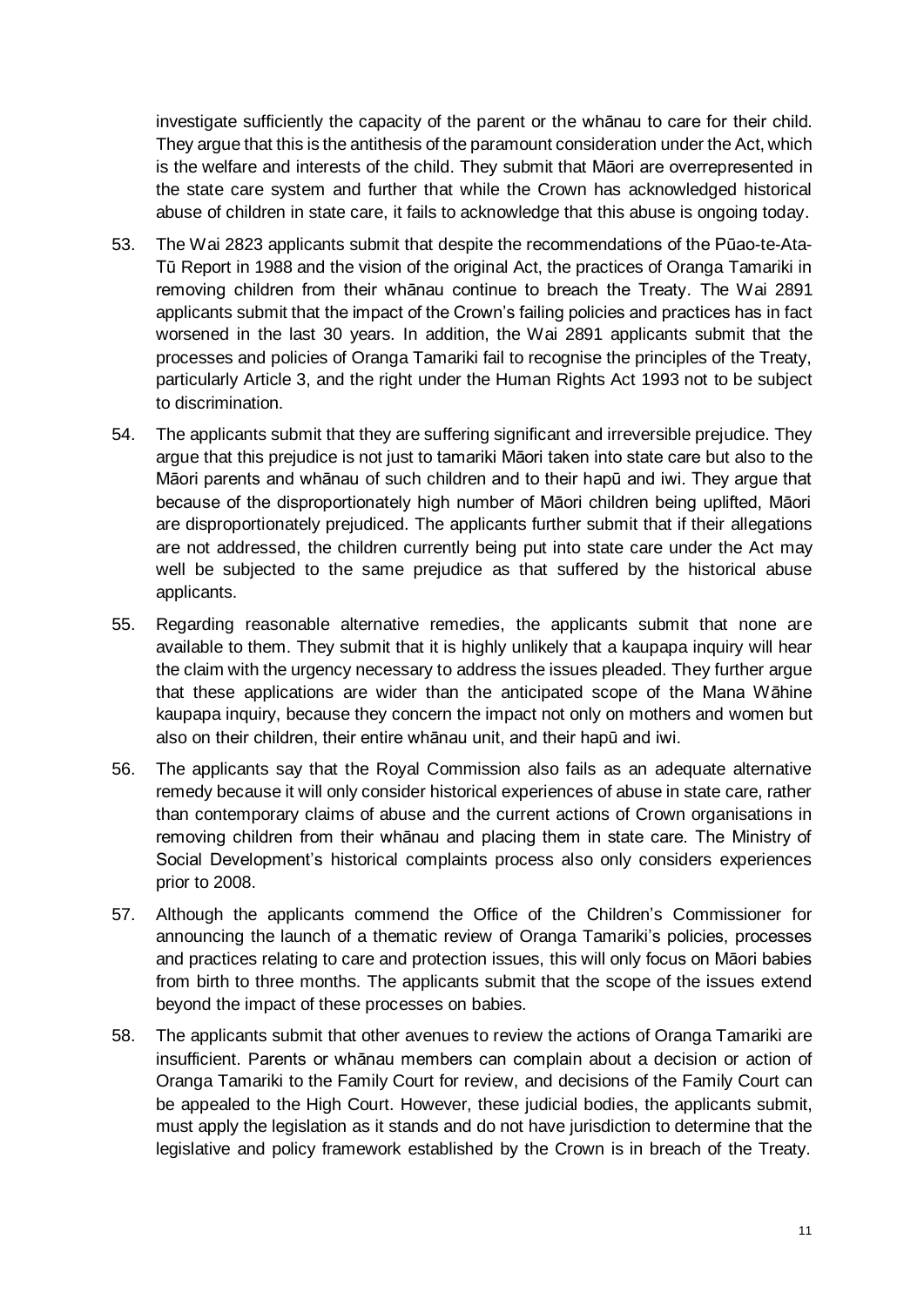Likewise, complaints made to the Ombudsman to review an individual decision do not allow for an analysis of breaches of the Treaty.

- 59. Finally, the applicants submit that the internal Oranga Tamariki review of the process that led to a specific incident where a newborn Māori baby was uplifted in the Hawke's Bay is not an adequate alternative remedy. This review will only concern the facts of the individual case, rather than take a system-wide approach. It will be carried out privately and findings will not be released to the public. It also lacks independence because it is being carried out by Oranga Tamariki itself.
- 60. The applicants argue that the Tribunal is the best forum for this issue to be inquired into because it is the only body that can provide the remedies sought and it provides a uniquely suitable environment. The applicants seek findings that the procedures and policies of Oranga Tamariki are in breach of the Treaty and recommendations to the Crown to ensure that its Treaty obligations are met, which only the Tribunal has jurisdiction to make. Further, the Tribunal would provide a safe, kaupapa Māori framework within which whānau can feel comfortable to give their evidence, which is important because many witnesses do not trust any Oranga Tamariki processes. The applicants argue that the Tribunal has expertise, neutrality and a tikanga practice that cannot be provided elswhere.

## *The Crown's response*

- 61. The Crown opposes the applications, principally on the grounds that the issues raised cannot be dealt with appropriately under urgency, an urgent inquiry would be premature, and the applicants have alternative remedies available to them (Wai 2823, #3.1.15; Wai 2891, #3.1.5).
- 62. The Crown also considers that some of the Wai 2823 applicant's allegations should be treated with caution. Contrary to the applicant's suggestions, the Crown submits that Oranga Tamariki is committed to keeping tamariki Māori with their whānau wherever possible and that the context surrounding the need to take a child into care is enormously complex.
- 63. Crown counsel submit that the issues raised by the applicant are important but also wide-ranging and complex and cannot be appropriately or properly addressed within the constraints of an urgent inquiry. They consider that the Tribunal could more effectively inquire into these matters through its kaupapa inquiry programme, most appropriately in the Mana Wāhine or Social Services and Social Development inquiries.
- 64. Crown counsel consider that the longer timeframe of a kaupapa inquiry would also enable a more thorough assessment of the effectiveness of the new Oranga Tamariki operating model and legislative changes. Oranga Tamariki is committed to a programme of work aimed at driving transformational change and specifically at improving outcomes for tamariki and rangatahi Māori.
- 65. The Crown argues that an urgent inquiry would be premature at this time because at least three inquiries are currently addressing these matters, incuding Oranga Tamariki's internal review in response to the specific situation arising from the uplifting of a child at Hawke's Bay Hospital and the reviews announced by both the Office of the Children's Commissioner and the Ombudsman.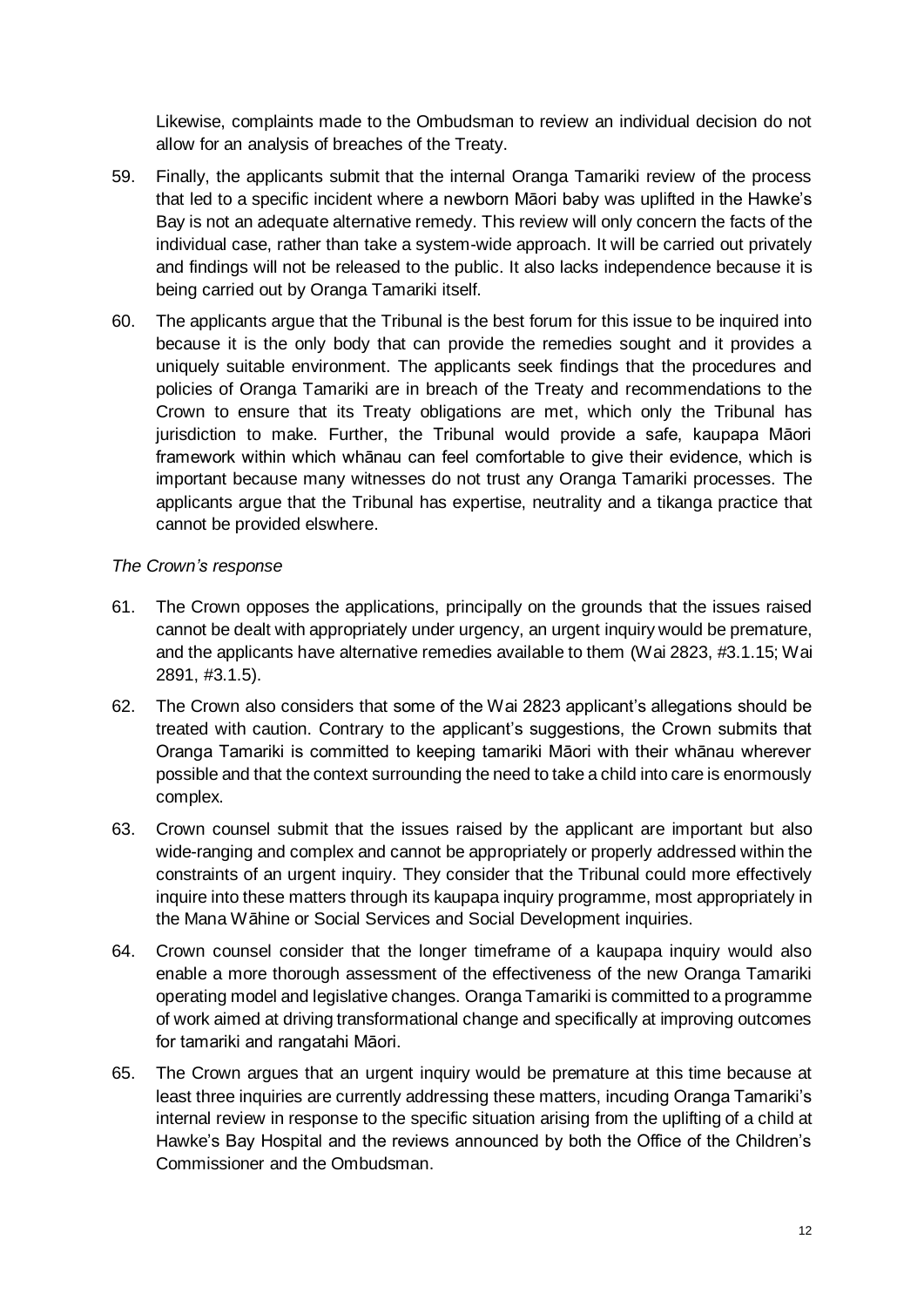- 66. Further, the Crown says that Oranga Tamariki is partway through the process of embedding its new operating model and supporting changes that respond to earlier, system-wide reviews and that seek to address issues impacting on tamariki Māori and their whānau. The changes include new legislation that came into force on 1 July 2019 amending the purposes and principles of the Act. Crown counsel argue that the effectiveness of those measures cannot be properly assessed at this point.
- 67. Crown counsel consider that there are alternative remedies available to the applicants. These include seeking to participate in the current inquiries, raising issues with the Ombudsman or the Office of the Children's Comissioner, and/or engaging directly with Oranga Tamariki. The Crown further submits that the terms of reference of the Royal Commission are broad enough to include consideration of current issues and experiences, and that the Royal Commission is committed to giving appropriate recognition to Māori interests, acknowledging the disproportionate representation of Māori in state care.

## *The applicants' reply*

- 68. In reply to the Crown, the applicants submit that a Waitangi Tribunal urgent hearing can be a full inquiry informed by a range of views and participants (Wai 2823, #3.1.17; Wai 2891, #3.1.7). An urgent inquiry is not a truncated inquiry, just one that is heard rapidly. Further, they submit that while the issue of the removal of children exists in a wider context, it can be sufficiently ringfenced for an urgent inquiry.
- 69. In response to the Crown's suggestion that these issues should be considered as part of a kaupapa inquiry, counsel for Wai 2823 submits that the issues raised in the application span up to nine of the planned kaupapa inquiries. The issue cannot be effectively inquired into by being split across so many inquiries, and the Tribunal's kaupapa inquiry programme is likely to take more than ten years to complete. Counsel for Wai 2891 submit that this claim fits best within the proposed Social Services and Social Development kaupapa inquiry, which is not likely to commence for many years.
- 70. The applicants submit that Māori cannot simply "wait and see" whether the new operating model and legislative changes being implemented by the Crown and Oranga Tamariki will resolve the issues raised by the claimants. Permitting Oranga Tamariki more time to "get it right" directly exposes Māori to trauma and adverse outcomes, such as those pleaded in the present applications. Counsel submit that this approach would lead to a breach of the principles of partnership and good faith, particularly given the distrust that, the applicants submit, Māori already have of Oranga Tamariki and its practices. They argue that despite the new changes and legislation, the culture and attitude of Oranga Tamariki have not changed, citing public statements by Oranga Tamariki chief executive Grainne Moss and Minister for Children Tracey Martin. Further, two years since the establishment of Oranga Tamariki and associated reforms, there are now more Māori children in care than ever.
- 71. The applicants argue that the newly introduced s 7AA of the Act does not meet the standards for Treaty-compliant legislation set out by the Health Services and Outcomes Tribunal. Counsel submit that the new provisions will allow Māori to participate in Oranga Tamariki processes by enabling them to present their views about particular issues, but say that ultimately the real decision-making power remains with the Crown and that this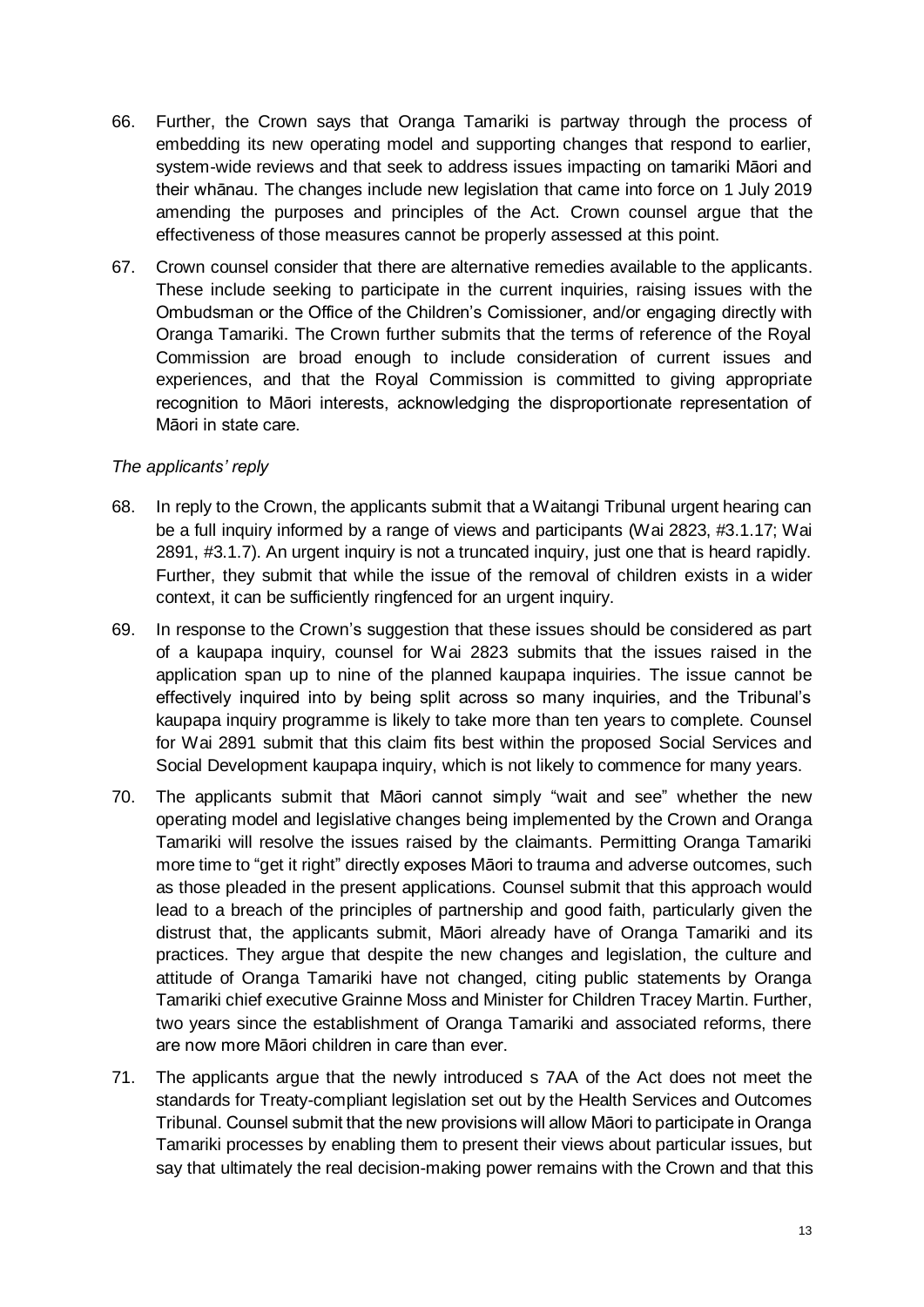does not effectively remedy or resolve any of their concerns. Further the applicants submit that the legislative reforms will take a long time to be fully implemented. In support, counsel for Wai 2891 argues that statistics from Oranga Tamariki show that in the first quarter of 2019, over 100 children in state care, more than three-quarters of whom were Māori, were harmed sexually, physically or emotionally (Wai 2891, #3.1.7 at [30]).

- 72. The applicants reject the Crown's submission that seeking to participate in the existing inquiries or engaging directly with Oranga Tamariki are reasonable alternative remedies. They consider that the Oranga Tamariki review into the Hawke's Bay case will be insufficient: it is not independent, it is to be conducted privately, it is run by Oranga Tamariki and it is an isolated inquiry rather than a national one.
- 73. Further, the applicants argue that the independent public inquiries should not stop the Tribunal proceeding to an urgent hearing because the Ombudsman, the Office of the Children's Commissioner and the Royal Commission cannot inquire into allegations of Treaty breach, as the Tribunal can. Counsel submit that the issue of bringing children into care must be considered through a Treaty lens. For its part, the Whānau Ora Commissioning Agency's inquiry is not the first review to be led by Māori and is likely, the applicants submit, to be ignored by the Crown just as the Pūao-te-Ata-Tū report of 1988 was.
- 74. Counsel further submit that to divert the Royal Commission's attention to contemporary issues relating to the removal of children would be tangential to the initial purpose of the Royal Commission to consider historical abuse; and that there is little room for the issues raised by the applicants to be considered in full by the Royal Commission before the January 2023 date when it is expected to release its final report. The Tribunal is, they reiterate, a safe, Māori-friendly, culturally and tikanga-compliant place for Māori to give their evidence and seek to address and resolve these issues.

## *Interested parties' submissions*

- 75. In my memorandum-directions of 17 July 2019, I granted interested party status in the Wai 2823 application to the following parties (Wai 2823, #2.5.3), who all expressed support for the application but made no further submissions:
	- (a) the Whānau Ora Commissioning Agency (Wai 2823, #3.1.7);
	- (b) Tasilofa Huirama, the claimant for Wai 2890, on behalf of Ziporah Grace Huirama (deceased) and her whānau (Wai 2823, #3.1.8);
	- (c) Te Enga Harris, a claimant for Wai 1531, on behalf of the Harris whānau (Wai 2823, #3.1.8);
	- (d) Piki Te Ora Mitchell, a claimant for Wai 1247 (Wai 2823, #3.1.10); and
	- (e) the Māori Women's Welfare League (Wai 2823, #3.1.12).
- 76. Counsel for the respective parties also sought interested party status in the Wai 2891 application for Te Rūnanga o Ngāti Hine (Wai 682) and the Māori Women's Welfare League (Wai 381) (Wai 2891, #3.1.4 & #3.1.6), which I now grant.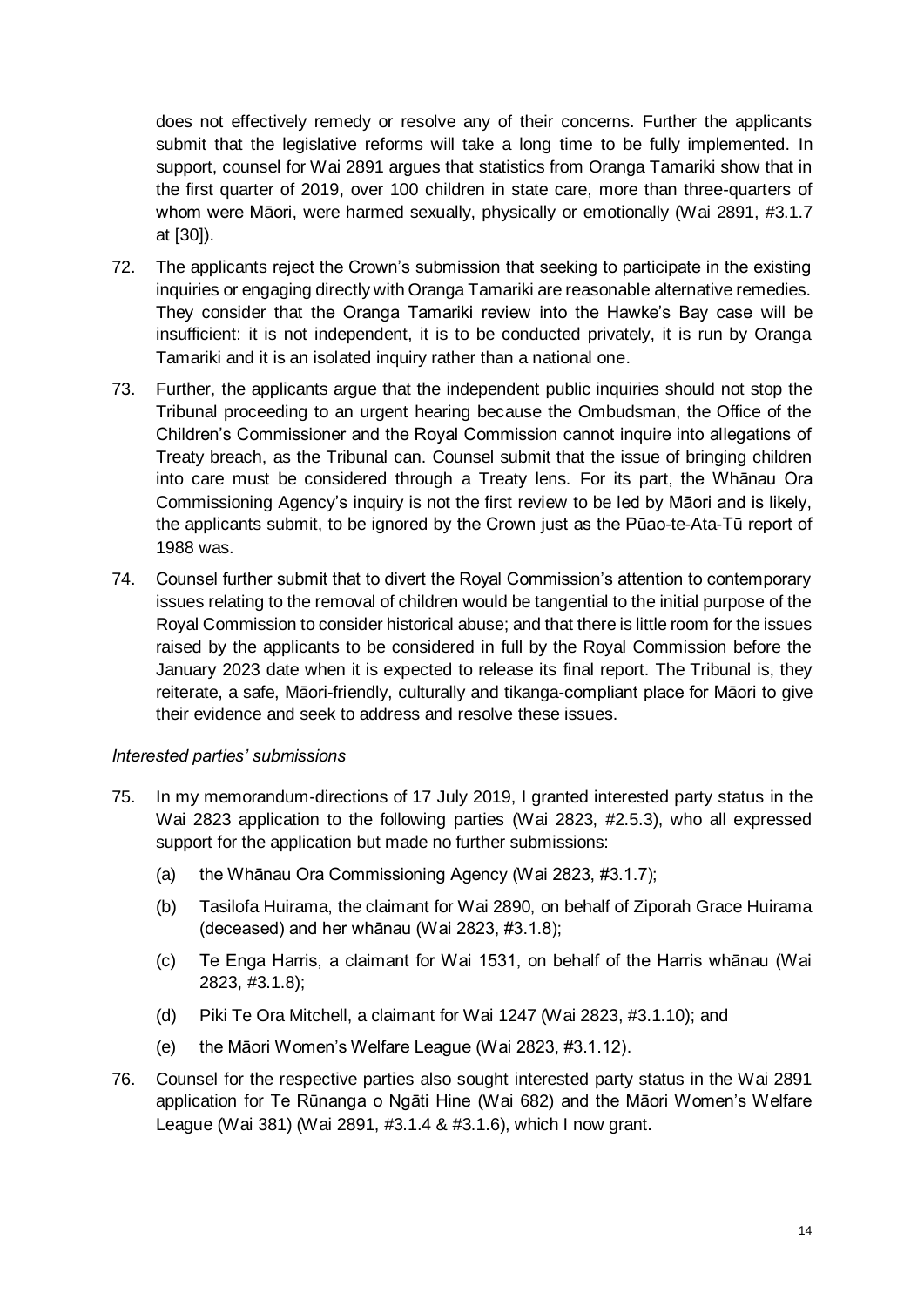*Applications to join the proceedings*

- 77. The Tribunal also received applications to join the proceedings from:
	- (a) Jane Mihingarangi Ruka Te Korako, the claimant for Wai 1940, on behalf of the Grandmother Council of the Waitaha Nation (Wai 2823, #3.1.4);
	- (b) the New Zealand Māori Council, if the Tribunal grants urgency for Wai 2823 (Wai 2823, #3.1.11);
	- (c) Beverly Wiltshire-Reweti, the claimant for Wai 2850 (a claim concerning Māori children that were displaced from their whānau through adoption and state care legislation), and the Chairpersons of various District Māori Councils (Wai 2823, #3.1.14);
	- (d) Te Rūnanga o Ngāti Hine, the claimants for Wai 682, if the Tribunal grants urgency for Wai 2891 (Wai 2891, #3.1.4); and
	- (e) Noelene Hughes, Vanessa Komene, Nicola Dally-Paki and Carra Lindsay, as individual parties (Wai 2823, #3.1.13).
- 78. Counsel for the New Zealand Māori Council highlights the existence of other inquiries convened to investigate the removal of Māori children and suggests that the Tribunal consider how it frames any Tribunal inquiry into this matter accordingly. Counsel further notes that the New Zealand Māori Council is negotiating with Oranga Tamariki on the development of appropriate policy (Wai 2823, #3.1.11).
- 79. Counsel for Wai 2850 seeks directions as to whether matters relating to children in state care will be heard in the Health Services and Outcomes or Mana Wāhine kaupapa inquiries, a combination of both, or in a separate urgent inquiry. The claimants' preference is to be heard as a first stage of the Mana Wāhine inquiry, but submit that recent developments necessitate an urgent inquiry (Wai 2823, #3.1.14).

## *Joint hearing with claims concerning abuse in state care*

- 80. Three of the parties with applications for urgency in relation to the settlement of historical grievances due to abuse in state care – Wai 972, 1911 and 2615 – have applied for their claims be heard jointly with Wai 2823 (Wai 2823, #3.1.9, 18, 19).
- 81. Counsel for Wai 2823 support the applications from the Wai 1911 and Wai 2615 claimants to be heard together with Wai 2823 (Wai 2823, #3.1.19). Counsel submit that the issues raised in the Wai 2823 application are 'heavily interwoven' with those raised in the Wai 1911 and Wai 2615 applications (at [5]). They submit that the Wai 2823 application is concerned not only with the Oranga Tamariki processes for removing children and placing them in state care, but also the downstream impacts that removal has on their children and whānau, demonstrating the relevance of the issues raised in the Wai 1911 and Wai 2615 applications.

## **Discussion**

82. In this section, I will first consider the applications concerning the settlement of historical grievances. Next I consider the applications relating to the current practices and actions of Oranga Tamariki.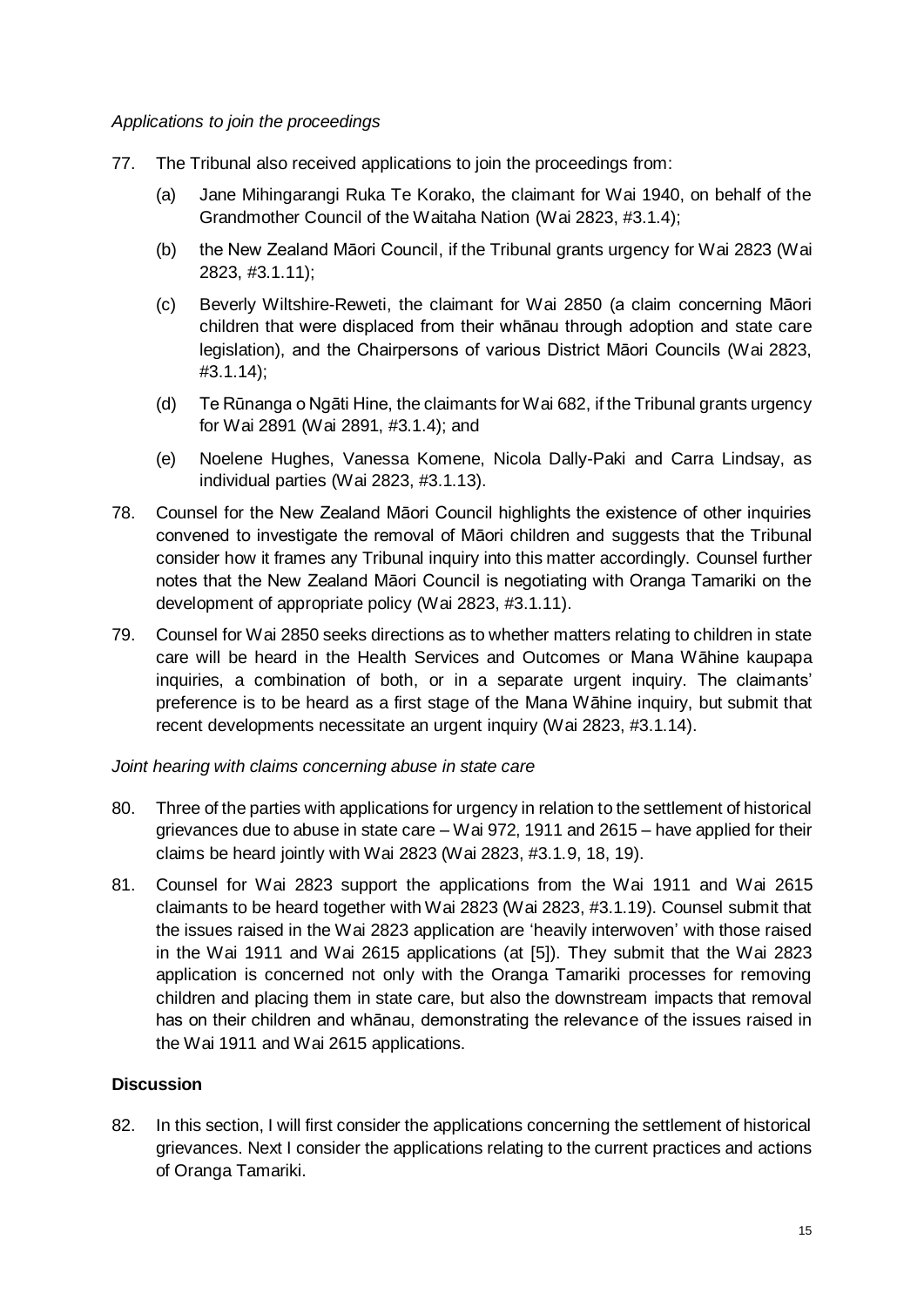#### *Urgency criteria*

83. The Tribunal's *Guide to Practice and Procedure* states the following with regards to applications for an urgent hearing:

> In deciding an urgency application, the Tribunal has regard to a number of factors. Of particular importance is whether:

- $\triangleright$  the claimants can demonstrate that they are suffering, or are likely to suffer, significant and irreversible prejudice as a result of current or pending Crown actions or policies;
- $\triangleright$  there is no alternative remedy that, in the circumstances, it would be reasonable for the claimants to exercise; and
- $\triangleright$  the claimants can demonstrate that they are ready to proceed urgently to a hearing.

Other factors that the Tribunal may consider include whether:

- ➢ the claim or claims challenge an important current or pending Crown action or policy;
- $\triangleright$  an injunction has been issued by the courts on the basis that the claimants have submitted to the Tribunal the claim or claims for which urgency has been sought; and
- ➢ any other grounds justifying urgency have been made out.

Prior to making its determination on an urgency application, the Tribunal may consider whether the parties or the take or both are amenable to alternative resolution methods, such as informal hui or formal mediation under clause 9A of schedule 2 to the Treaty of Waitangi Act 1975.

## *Applications concerning the settlement of historical grievances*

84. The suffering endured by many of the applicants and outlined in their evidence is tragic. The abuse suffered by children historically placed in the care of the state is now widely acknowledged and it is right that the Crown address their grievances. In considering these applications, however, my focus must be squarely on the current or pending Crown actions or policies that are alleged to be causing the applicants prejudice and on whether the case for an urgent Tribunal hearing has been made out in light of the factors set out above.

#### Significant and irreversible prejudice as a result of current or pending Crown action

- 85. The applicants submit that they are suffering significant and irreversible prejudice as a result of current Crown policy and action, namely the Ministry of Social Development process for settling historical grievances. The prejudice is said to arise primarily because that process is allegedly inappropriate for Māori and because the Crown is arbitrarily imposing a 2020 deadline for its completion, removing the applicants' ability to seek redress after that time. The applicants also consider Oranga Tamariki's complaints resolution process for resolving claims arising from 2008 onwards to be inadequate.
- 86. The focus of the applications is therefore not on the alleged Crown actions or failures that led to the historical abuse, but rather on the Crown's current policy and practice for resolving those grievances. Nonetheless, the applicants further argue that without an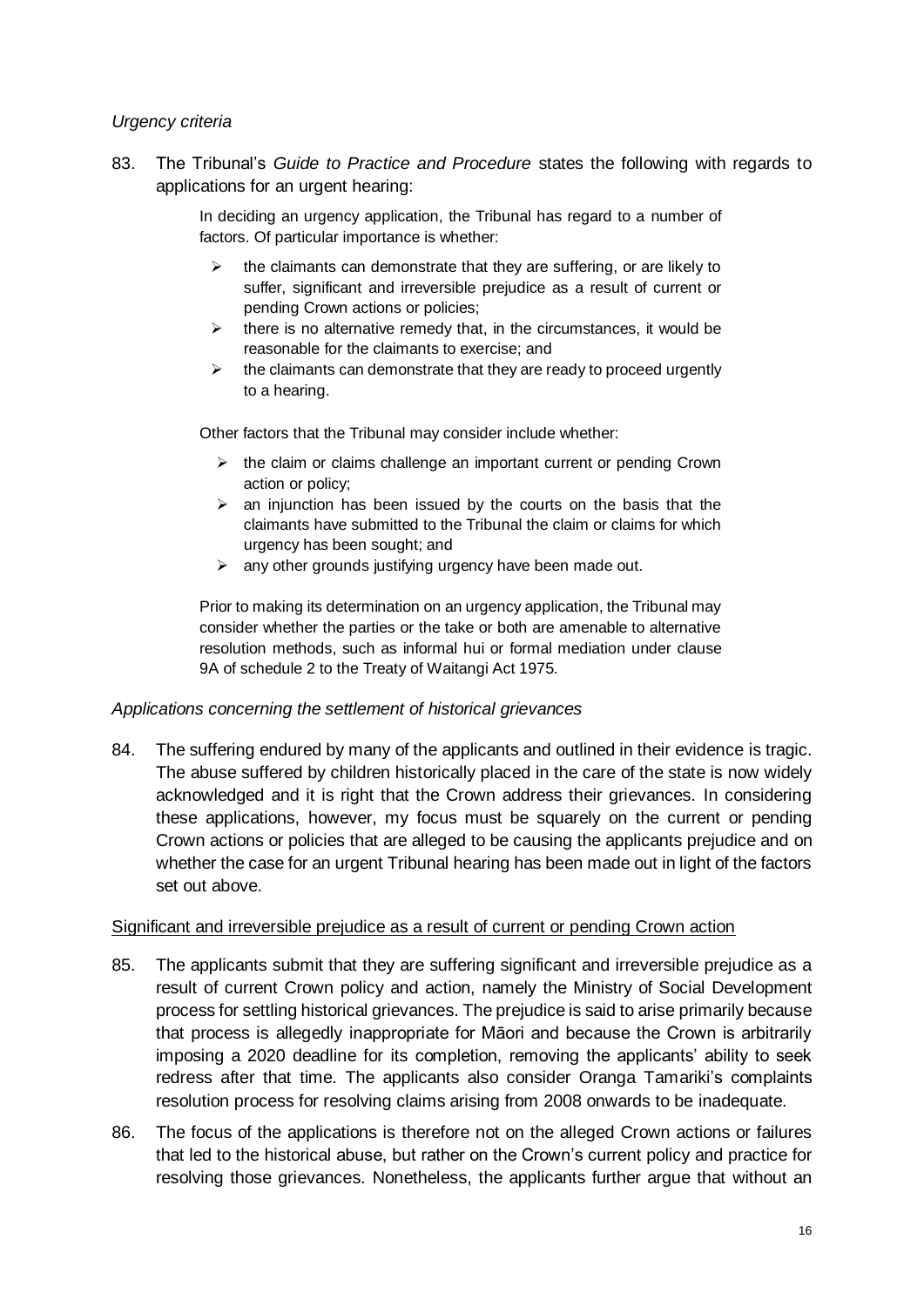inquiry into historical abuse in state care to enable the Crown to fully understand and remedy its past failures, there is a high risk of prejudice to children currently in state care.

- 87. The Crown disputes that the applicants are suffering significant and irreversible prejudice, and submits that the Ministry and Oranga Tamariki claim processes are appropriate and allow for the expression of tikanga on an individual basis. Although it recognises that the integration of tikanga into the Ministry process could be improved, the Crown argues that this does not justify an urgent hearing. The Crown also states that the 2020 target for completing the Ministry process is aspirational and not a deadline. Further, the Crown submits that the state care system has already been significantly reformed with the establishment of Oranga Tamariki and that the process of reform is ongoing.
- 88. Serious questions have been raised about the sensitivity of the Ministry process for the settlement of historical grievances to the needs of Māori claimants. However, I am not persuaded that it is currently causing significant and irreversible prejudice to the applicants, especially in light of the commencement of the Royal Commission of Inquiry. Regarding the applicants' arguments as to timeframes, there is no impending deadline for the submission or resolution of claims and the Crown has indicated that Ministry claimants are free to put their claims on hold while the Royal Commission is under way. Further, the Royal Commission is expected to make recommendations on an ongoing basis, which, as the Crown has argued, may lead to reform of the Ministry process during the course of an urgent inquiry if it were granted now.
- 89. The applicants have also argued that there is a risk of prejudice to Māori children currently in state care. This may or may not be the case, but I am not satisfied that the applicants have demonstrated that an urgent Tribunal inquiry into the Ministry process for settling the historical grievances of those previously abused in state care would have a significant, material impact on the risk to children who may currently or in the future be in the care of Oranga Tamariki beyond the likely effect of recommendations from the Royal Commission.

## Alternative remedies

- 90. The applicants submit that there are no reasonable alternative remedies available to them. They do not consider the Royal Commission of Inquiry to be tikanga-compliant or appropriate for Māori, or that it will focus on the Crown's obligations under the Treaty. They further submit that the issue of abuse in state care is unlikely to fall within the scope of a Tribunal kaupapa inquiry in the near future and that litigation is not an appropriate alternative option.
- 91. The Crown argues that the Royal Commission of Inquiry is an appropriate alternative remedy for the applicants' grievances regarding historical abuse in state care. The Crown also submits that engagement with the Ombudsman, the Office of the Children's Commissioner and Oranga Tamariki are appropriate alternative remedies for concerns relating to children currently in state care.
- 92. I acknowledge the applicants' argument that the Royal Commission's focus is not on the Crown's fulfilment of its duties under the Treaty. That does not mean, however, that the Royal Commission is not cognisant of or unable to scrutinise prejudice arising from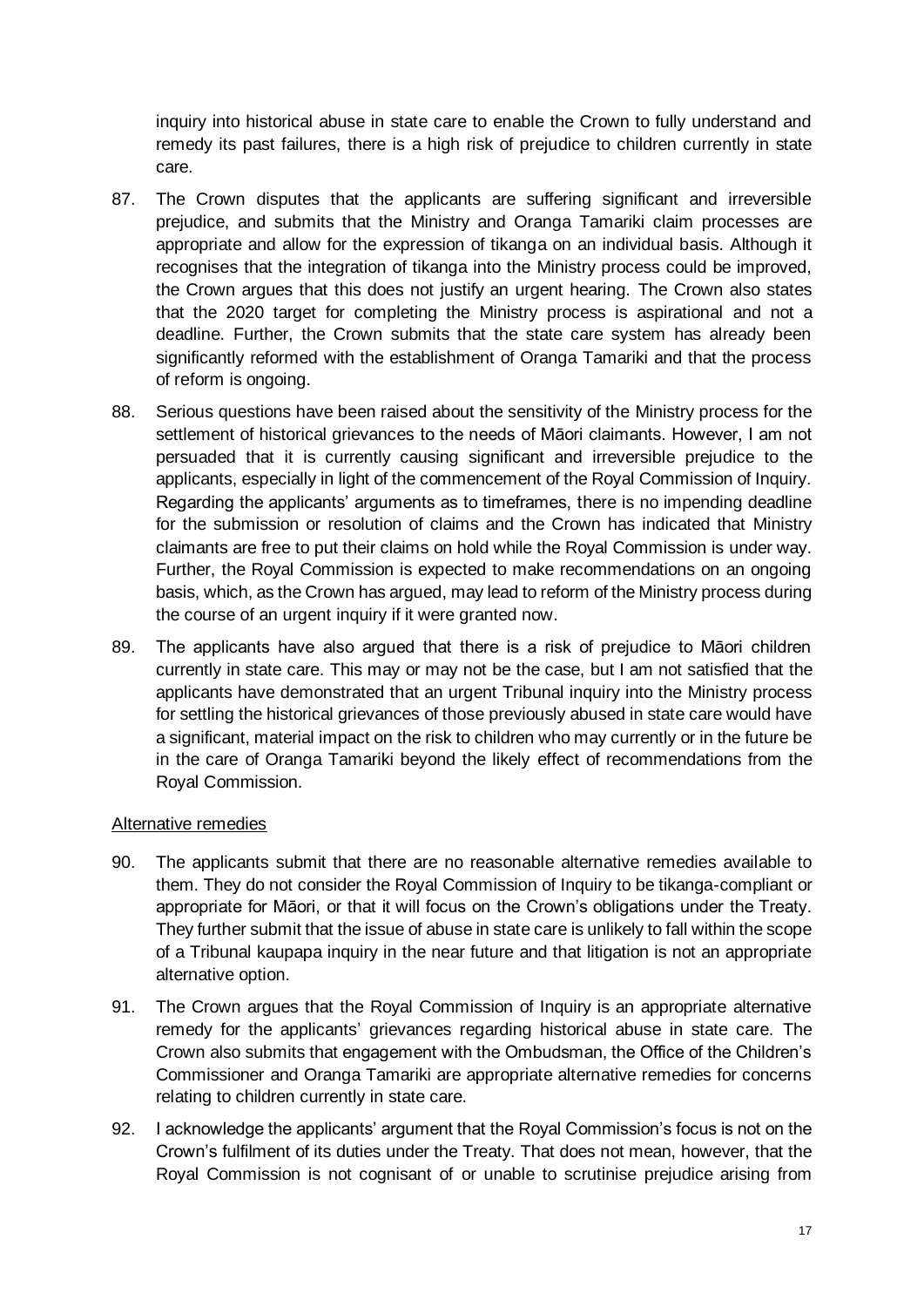legislation, policy and actions that engage the Crown's Treaty obligations to children in state care and their whānau. Its terms of reference state explicitly (at [6]) that:

The inquiry will give appropriate recognition to Māori interests, acknowledging the disproportionate representation of Māori, particularly in care. The inquiry will be underpinned by Te Tiriti o Waitangi/the Treaty of Waitangi and its principles, and will partner with Māori throughout the inquiry process.

- 93. Further, the Royal Commission's procedural statement on Treaty recognition and the Treaty principles it will apply to its engagement with Māori and iwi signals its commitment to Treaty compliance in conducting its proceedings.
- 94. The final terms of reference for the Royal Commission's inquiry are inclusive and comprehensive. They enable any claimant involved in past or present Crown processes to participate and they require the Royal Commission to consider both past and current frameworks for preventing and responding to abuse in care, as well as redress and rehabilitation processes for those who have suffered such abuse. While focused on the years 1950-1999, the Royal Commission is also open to claims of abuse arising before and after that period, up to the present day.
- 95. I consider that at the very least it would be premature, and an inefficient use of its resources, for the Tribunal to undertake an urgent inquiry into historical abuse in state care and the Crown's processes for settling the grievances of those abused when there is already a separate, independent process in progress investigating that abuse.

## Readiness to proceed to hearing

96. The applicants all submit that they are ready to proceed urgently to hearing and this has not been challenged by the Crown. Their request for an inquiry also to cover historical abuse in state care and to investigate wide-ranging factors such as systemic causes and intergenerational impacts does nevertheless raise doubt as to whether sufficient witness, expert and other evidence has been prepared to enable the Tribunal to conduct an effective national inquiry under urgency.

## **Conclusion**

97. For these reasons, I conclude that the grounds for urgency are not made out in relation to the applications concerning the Crown's settlement of the grievances of those historically abused in state care. These claims will, however, be heard in the future as a part of the appropriate kaupapa inquiry or inquiries. These future inquiries will also be able to take into account the outcome of the Royal Commission process.

## *Applications concerning Oranga Tamariki*

98. I now turn to consider the applications made in relation to the current policies and actions of Oranga Tamariki against the criteria for granting an urgent Tribunal inquiry.

## Significant and irreversible prejudice as a result of current or pending Crown action

99. The applicants submit that significant and irreversible prejudice is being suffered both by tamariki Māori who are taken into state care and by their whānau, hapū and iwi. They point both to evidence of current abuse in state care and to general and lasting prejudice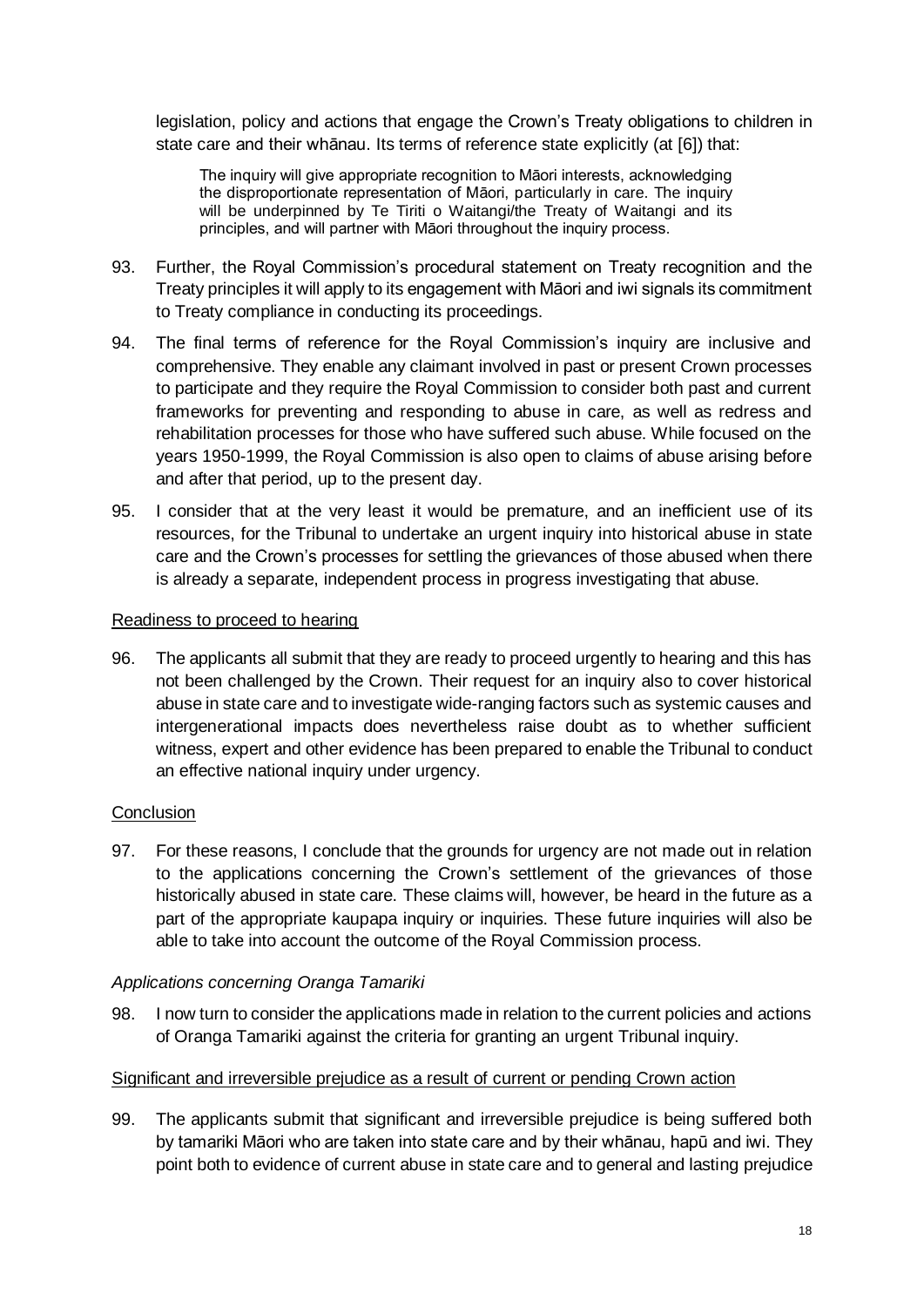to Māori affected by the custodial regime. They allege that this prejudice is ongoing as a result of the current policies, practices and procedures of Oranga Tamariki, and that it is exacerbated by the actions of Oranga Tamariki in taking a disproportionately high number of tamariki Māori into state care.

- 100. Although the Crown submits that some of the applicants' substantive allegations should be treated with caution, it does not directly dispute or contest the claimants' allegation that Māori are suffering significant and irreversible prejudice due to the current state care system. Rather, it submits that an inquiry would be premature at this point because of the other inquiries under way and recent legislative changes.
- 101. In support of their allegations of continuing abuse in state care and of wider impacts, the applicants cite Oranga Tamariki data on findings of neglect or sexual, physical or emotional harm. As detailed in Oranga Tamariki's quarterly reports, these amounted to 490 findings of harm affecting 130, 97 and 103 children respectively in the three quarterly periods from July 2018 to March 2019, the majority being of Māori descent (Wai 2823, #A5(b)(i) & Wai 2891, #A5(a), Appendix C and Appendix E; Wai 2891, #A6(a), Appendix B). The extent of the wider impacts alleged by the applicants is indicated by the total of more than 3,700 tamariki Māori in state care during January to March 2019.
- 102. The data also indicate that Māori are disproportionately affected. The applicants say that the Ministry of Social Development advised that while in the 12 years preceding 2013 the number of Pākehā children in state care had fallen by 20%, the number of Māori children in state care had increased by 20% (Wai 2823, 1.1.1(a) at [23]; Wai 2891, #1.1.1 at [34]). The disproportion has widened further in recent years, with tamariki Māori accounting for most of the rise in total children in state care from approximately 5,000 in June 2015 to 6,400 in June 2018 (Ministry of Social Development *Annual Report 2014/2015* at 22; Oranga Tamariki–Ministry for Children *Annual Report 2017/2018* at 6). Oranga Tamariki's published statistics reveal that tamariki Māori comprised 59 per cent of the children in state care at 31 March 2019 and 76 percent of children with findings of harm during January to March 2019 (Wai 2891, #A6(a), Appendix B at 12).
- 103. The applicants further allege that Māori are greatly overrepresented in the uplifting of babies into state care. Jean Te Huia, the claimant for Wai 2823, states as follows (Wai 2823, #1.1.1(a) at [22]):

Of the 821 children removed from their parents within three months of birth between 2016 and 2018, approximately 56% were Māori… This is despite Māori birth rates only making approximately 22% of births annually.

104. Ms Te Huia, citing data illustrating the over-representation of Māori children in state care, further states (Wai 2823, #1.1.1(a) at [24]):

These statistics demonstrate at least two things:

- a. Unconscious bias and institutional racism present within Crown and Oranga Tamariki policy, and its interpretation and implementation of the Act;
- b. That what is working for non-Māori is not working for Māori.
- 105. I acknowledge the Crown's argument that the issues raised by the applicants are wideranging and complex, as are the reasons for children being taken into state custody. That complexity is illustrated by Oranga Tamariki data indicating that during January to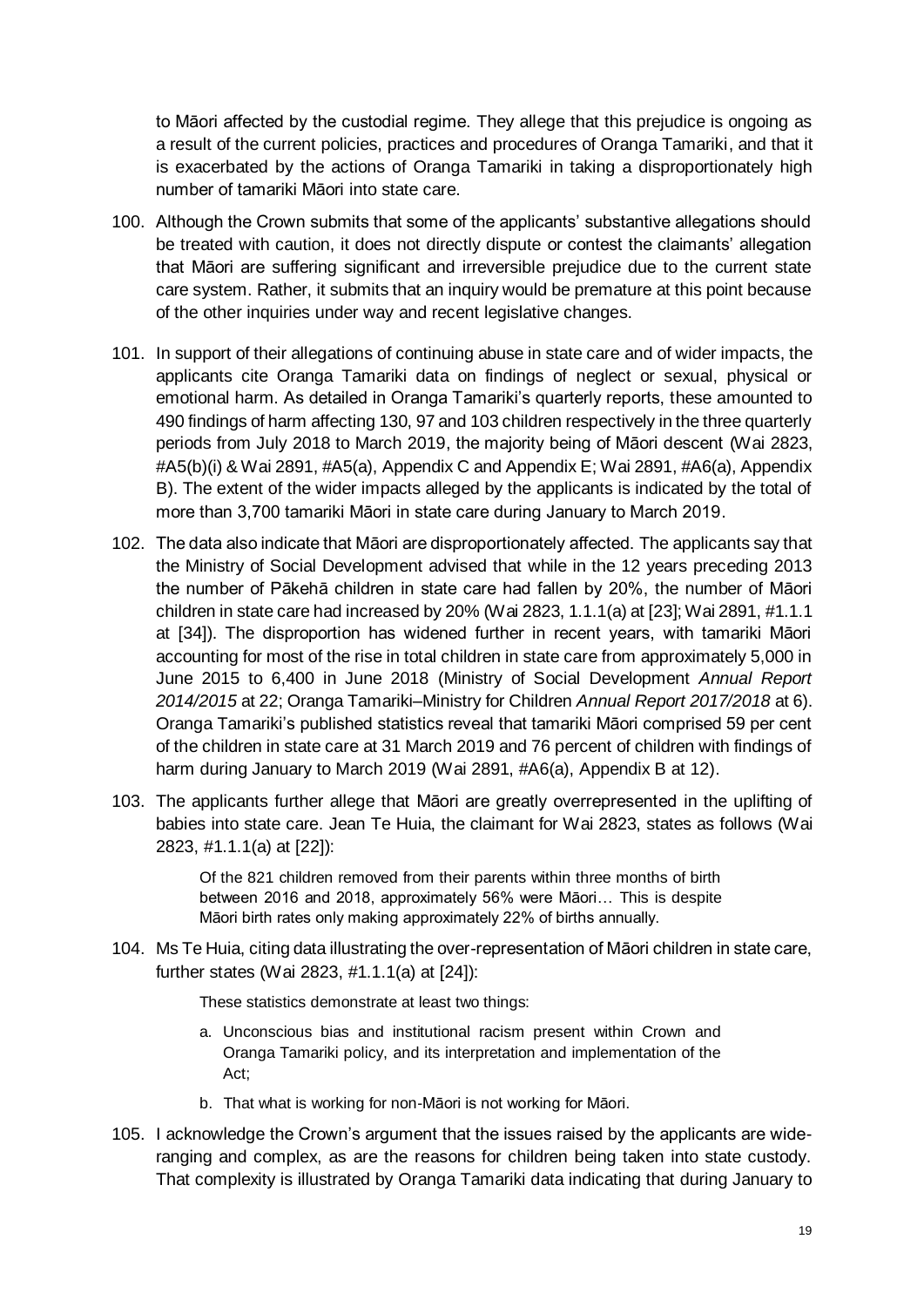March 2019, more than half of the time spent by children in care was in placements with with family/whānau caregivers or their immediate family, and that the 12 per cent of time spent by children placed with their immediate family compares with 27 per cent of recorded findings of harm for this placement category (Wai 2891, #A6(a), Appendix B at [12]). Nonetheless, I am satisfied that the risk of significant and irreversible prejudice as a result of current Crown policy and action is sufficiently made out. Simply put, the overrepresentation of Māori in these statistics is pronounced and of major concern.

#### Alternative remedies

- 106. The applicants argue that there are no reasonable alternative remedies available to them. They submit that the application is wider in scope than the issues likely to be heard in the Mana Wāhine kaupapa inquiry, which they consider is unlikely to proceed with sufficient speed to address this urgent issue. They argue that the Royal Commission is not a reasonable alternative because it is focused on historical experiences rather than current policies and actions. The applicants further submit that engagement with the Office of the Children's Commissioner, the Ombudsman, the Ministry for Social Development or Oranga Tamariki or taking legal action in the courts are not appropriate alternatives. They argue that these avenues require the application of the law as it stands and that only the Tribunal can determine Treaty breaches by the Crown. They also advocate the Tribunal as a uniquely safe environment for the hearing of these claims.
- 107. In response, the Crown submits that the applicants do have a range of alternative remedies available to them, including seeking to participate in the inquiries that have been initiated or announced, or raising issues directly with the Ombudsman, the Office of the Children's Commissioner or Oranga Tamariki. Further, the Crown argues that the Tribunal could more effectively inquire into these matters as part of its kaupapa inquiry programme.
- 108. The applicants state that because the law in force is inconsistent with the Treaty, the courts, Oranga Tamariki and other official agencies do not provide alternative avenues for the redress they seek. However, depending on their powers and terms of reference, it should be acknowledged that independent inquiries are not necessarily limited.
- 109. Currently, at least four independent inquiries have been announced into various issues relating to children in state care. The comprehensive terms of reference of the Royal Commission have been considered above. They give the Commission discretion to investigate abuse in state care up to the present day, make explicit reference to the Treaty and its principles, and commit to partnership with Māori in the conduct of the inquiry. They cover both individual cases and 'the factors, including structural, systemic, or practical factors, that caused or contributed to the abuse of individuals in State care'. They extend to 'the impact of the abuse on individuals and their families, whānau, hapū, iwi, and communities, including immediate, longer-term, and intergenerational impacts', and 'the circumstances that led to individuals being taken into, or placed into, care and the appropriateness of such placements'. They further require the Commission to report on 'the current frameworks to prevent and respond to abuse in care; and any changes to legislation, policies, rules, standards, and practices, including oversight mechanisms, that will protect children, young persons, and vulnerable adults in the future'.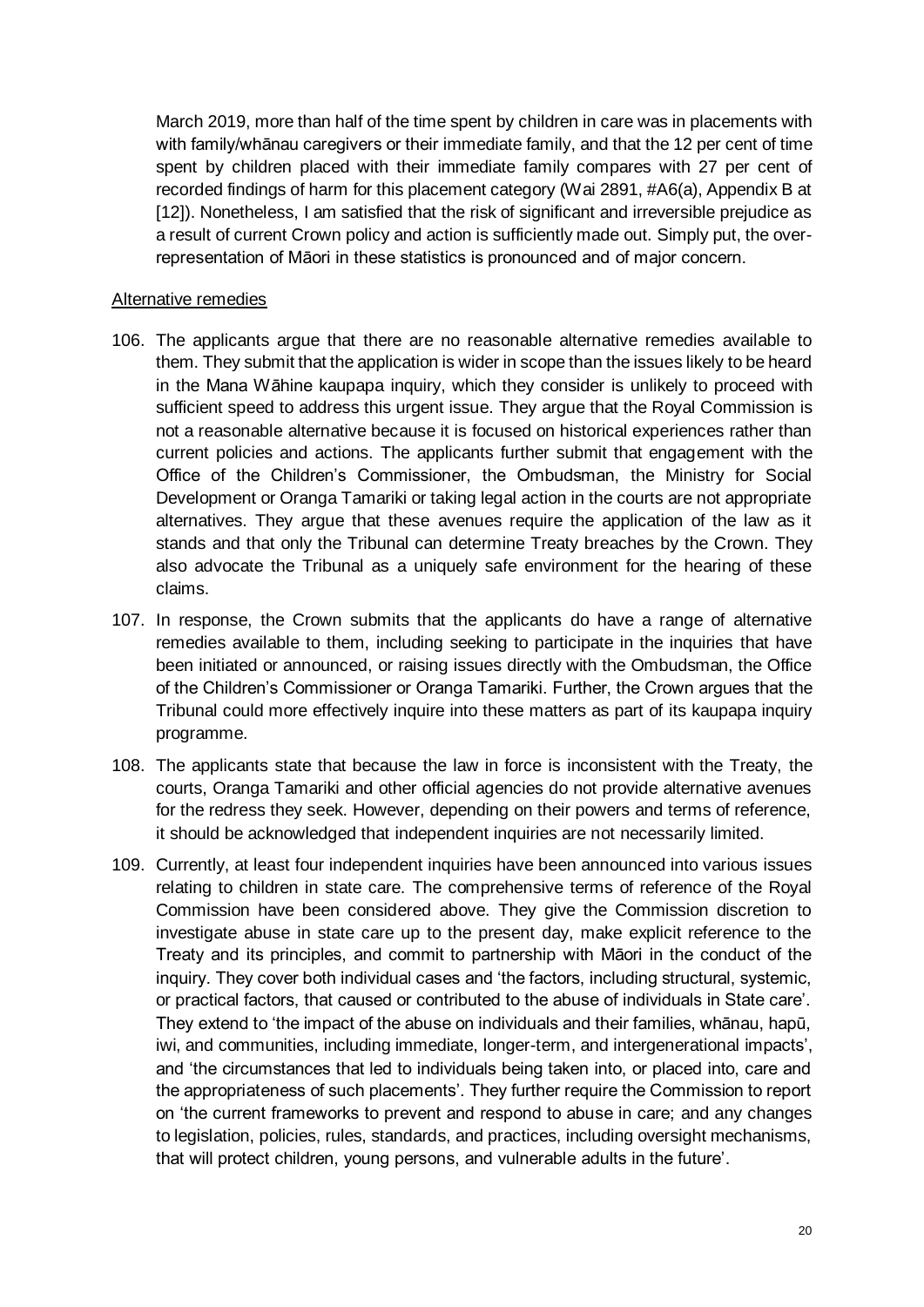- 110. The two independent inquiries by official bodies both focus specifically on Oranga Tamariki's process for uplifting babies:
	- (a) the Chief Ombudsman has announced a "wide-ranging and independent investigation into the steps Oranga Tamariki takes when newborn babies are removed" (Wai 2823, #A5(b)(i) & Wai 2891, #A5(a), Appendix H); and
	- (b) the Office of the Children's Commissioner is undertaking "a thematic review of Oranga Tamariki's policies, processes and practice relating to care and protection issues for tamariki Māori aged 0-3 months" (Wai 2823, #A5(b)(i) & Wai 2891, #A5(a), Appendix G).
- 111. Finally, the Whānau Ora Commissioning Agency has produced draft terms of reference for a proposed Māori-led review of Oranga Tamariki that require it to report broadly on historical and contemporary removals, on contributing systemic and other factors, and on the impact on whānau, hapū, iwi and hapori, together with recommendations for reform.
- 112. Little practical purpose would be served by the Tribunal duplicating the work of other inquiries. Nor would doing so be an appropriate diversion of the Tribunal's finite resources, delaying its inquiry into other claims. The applicants seek from the Tribunal findings of Treaty breach and a conducive hearing environment. That they are entitled to have the Tribunal hear their claims is not in doubt. The question to be determined is whether they should be heard now under urgency or whether, taken together, the several other independent inquiries into many of the issues they raise afford an adequate alternative, until the claims are heard before the Waitangi Tribunal as a part of a comprehensive kaupapa inquiry into which their issues fall.
- 113. In my assessment, while the existing inquiries may in certain respects overlap the urgent inquiry sought by the applicants, they will not fully address all of the urgent issues that have been raised. The main focus of the Royal Commission is on historical abuse in state care, while the Children's Commissioner and Chief Ombudsman's inquiries will address the uplifting of babies up to three months old.
- 114. The applicants raise an issue that goes beyond those to be addressed by the Children's Commissioner and Chief Ombudsman's inquiries, namely the adverse impact of the state care and protection regime for Māori children on whānau, hapū and iwi. Specifically, the applicants' claims raise the issue of the disproportionately high and rising number of Māori children taken into state care and the potentially wide-ranging prejudice suffered by whānau, hapū and iwi. It does not appear that this issue will be fully covered by the three independent inquiries already in progress.
- 115. I note that this aspect of the applicants' claims is included in the draft terms of reference of the independent Māori-led inquiry. Its convenor, the Whānau Ora Commissioning Agency, has expressed support for the claimants and an urgent Tribunal inquiry. The Agency's inquiry is in its early stages and it is not yet clear what form and process it will adopt. I consider that the issue is of sufficient seriousness and urgency that a separate, Treaty-focused inquiry is warranted..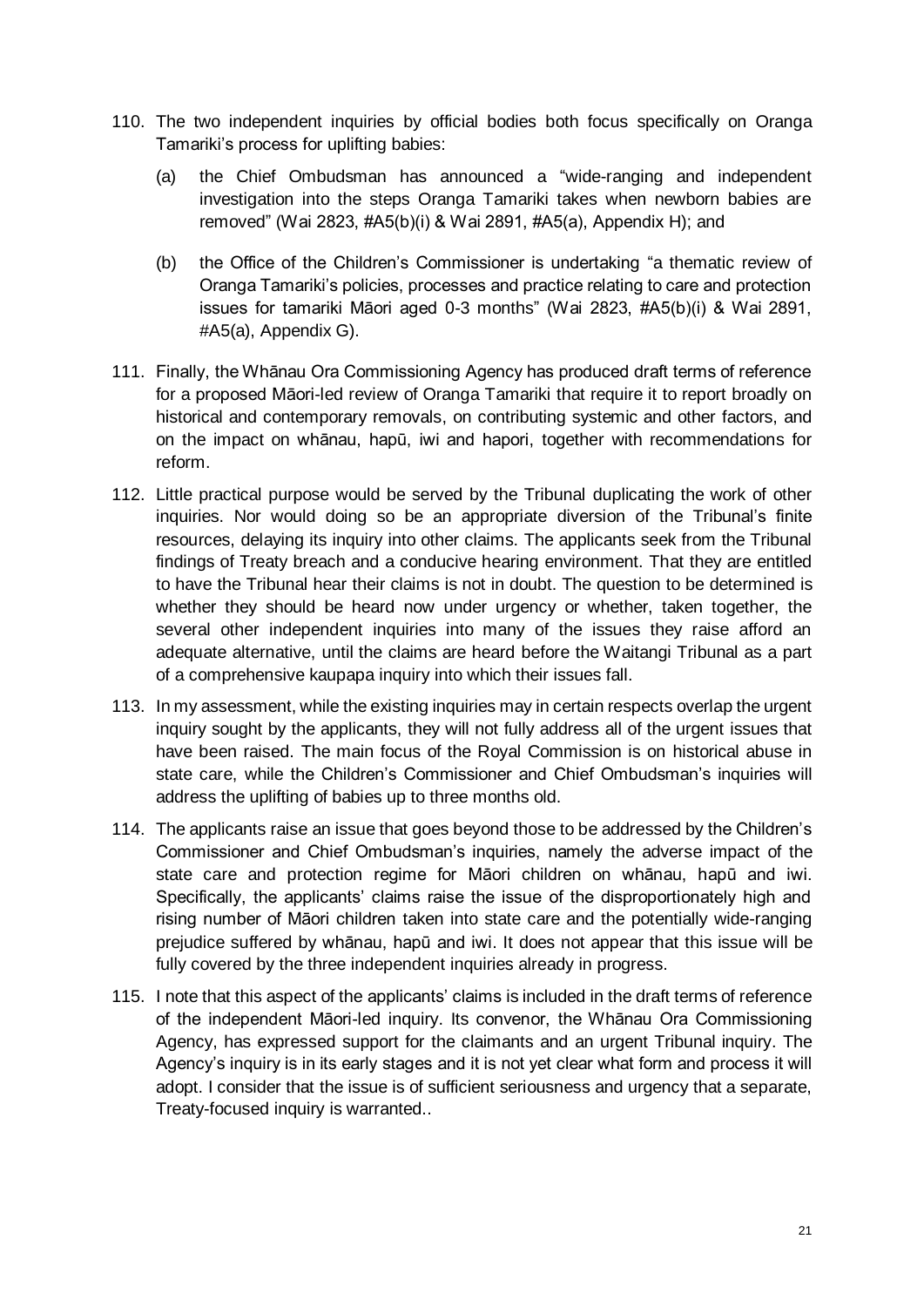## Readiness to proceed urgently to hearing

116. The applicants state that they are ready to proceed urgently to hearing. I enter the same reservation noted above, that the scope of inquiry they seek must raise doubt as to whether the evidence now available will suffice. I accept, however, that they are sufficiently ready to proceed to hearing on the issue of the over-representation of tamariki Māori taken into state care and the prejudice alleged to affect whānau, hapū and iwi.

## Mode and scope of inquiry

- 117. Counsel for Wai 2891 submit that the placing of tamariki Māori in state care is a discrete issue that is well suited to consideration in an urgent inquiry. However, in reply to the Crown's submission that this issue cannot be appropriately inquired into urgently, counsel for Wai 2823 submit that they are not seeking a truncated inquiry but rather a full inquiry heard rapidly, with 'a thorough, exhaustive process of inquiry that considers the perspective of a range of witnesses' (Wai 2823, #3.1.17). Counsel also support the applications of the Wai 1911 and Wai 2615 claimants to be joined to the inquiry, expanding its scope and depth to include historical claims relating to the abuse of Māori children in state care (Wai 2823, #3.1.18, 19).
- 118. In contrast, the Crown submits that the issues raised in these applications are wideranging and complex and cannot be properly addressed within the constraints of an urgent inquiry. Rather, the Crown argues that these issues should be inquired into by the Tribunal as part of a comprehensive kaupapa inquiry, such as the Mana Wāhine inquiry or the future Social Services and Social Development inquiry. The Crown argues that the longer timeframe of a kaupapa inquiry would be appropriate because it would allow time for the Tribunal to consider the findings of the other current inquiries and more properly assess the effectiveness of the new Oranga Tamariki operating model and legislative changes.
- 119. I agree with the Crown that an urgent inquiry may not be best suited to a full hearing of of the wide-ranging and complex issues raised by the applicants: any urgent inquiry must proceed at speed and focus on matters bearing directly on allegations that current or pending Crown actions are resulting or may result in significant and irreversible prejudice. Related grievances not heard under urgency, or heard only in part, can be taken up in the appropriate future kaupapa inquiry.
- 120. However, I consider that an inquiry targeted on the issue of prejudice to whānau, hapū and iwi as a result of the disproportionately high and rising number of Māori children in state care is capable of being conducted under urgency. Although the factors influencing the circumstances in which decisions are made to remove children from their caregivers are undoubtedly complex, the question of whether the Crown's policies, practices and procedures surrounding the taking of Māori children into the care of the state are consistent with the Treaty is a relatively narrow one.

## **Conclusion**

121. I conclude that there are sufficient grounds for an urgent inquiry into a specific contemporary issue concerning a risk of significant and irreversible prejudice to Māori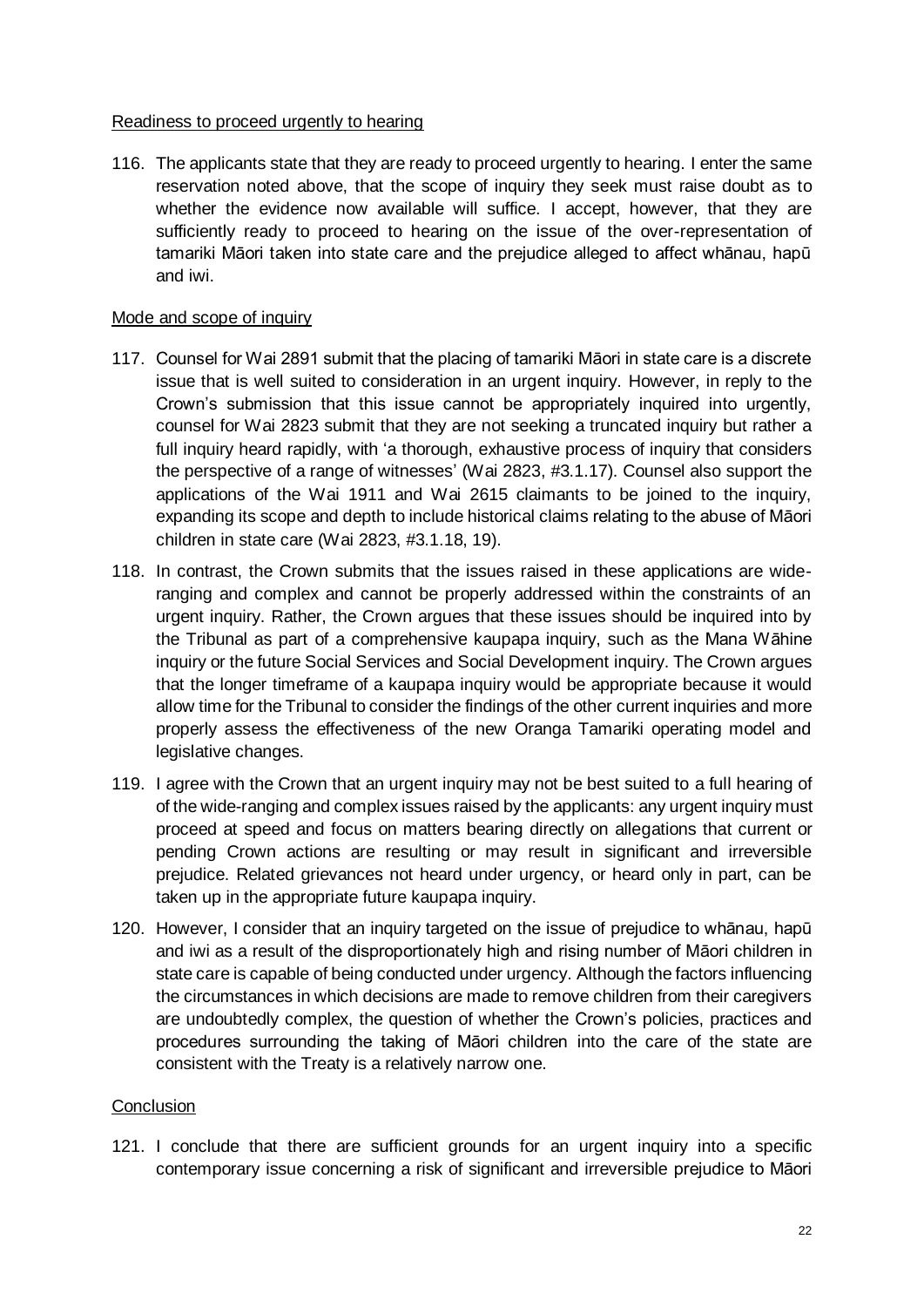arising from current Oranga Tamariki policy and practice. That issue, which is not fully addressed in the other independent inquiries under way, can be stated as follows:

- (a) Having regard to the rising and disproportionately high number of tamariki Māori taken into state care under the auspices of Oranga Tamariki, is Crown legislation, policy and practice inconsistent with the principles of the Treaty and the Crown's Treaty duties to Māori? If so,
- (b) What changes to Crown legislation, policy and practice are required to ensure Treaty compliance?
- 122. While the claimants have sought to include some broader issues concerning children in state care in the urgent inquiry they seek, such issues can more appropriately be heard in future kaupapa inquiries, in particular the Social Services and Social Development inquiry and the Mana Wāhine inquiry.

## **Decision**

- 123. I consider that a targeted urgent inquiry into the Treaty consistency of the Crown's current legislation, policies and practices for the taking of tamariki Māori into state care and protection is warranted. It is a pressing national issue for many Māori and there is a risk of significant and irreversible prejudice to whānau, hapū and iwi.
- 124. The inquiry will be limited to the issue of the disproportionately high and rising number of tamariki Māori being taken into state custody and will not extend, except for purposes of context and evidence of prejudice, to methods of uplifting children, cases of abuse in care, standards of care, historical grievances and the Ministry and Oranga Tamariki remedy processes, all of which are being addressed in other independent inquiries.
- 125. Accordingly, the Wai 2823 and Wai 2891 applications for urgency are granted in respect of the targeted inquiry outlined above. The Wai 2615 and 1911 applications to be joined to the inquiry are also granted.
- 126. As has been noted above, several parties have sought to participate as interested parties to this urgent inquiry, or indicated that they will seek to be joined to the inquiry if urgency is granted. All such applications will be dealt with by the inquiry panel.
- 127. As noted at paragraph 97 above, I conclude that the grounds for urgency have not been made out in relation to the applications concerning the settlement of the grievances of those historically abused in state care. Accordingly, the applications for urgency brought by the claimants for Wai 972, Wai 1247, Wai 1670, Wai 1911, Wai 2494, Wai 2615 and Wai 2619 are declined. These claims will still be heard as a part of the Tribunal's kaupapa inquiry programme, but will not be heard under urgency.

## **Appointment of a presiding officer and panel**

128. Pursuant to cl 5(1)(a)(ii) of sch 2 to the Treaty of Waitangi Act 1975, I now appoint Michael Doogan, a judge of the Māori Land Court, as presiding officer for the inquiry into claims concerning Crown legislation, policy and practice in respect of the taking of tamariki Māori into state care and protection by Oranga Tamariki–Ministry for Children. This inquiry will be known as the Oranga Tamariki urgent inquiry and is assigned the reference number Wai 2915.